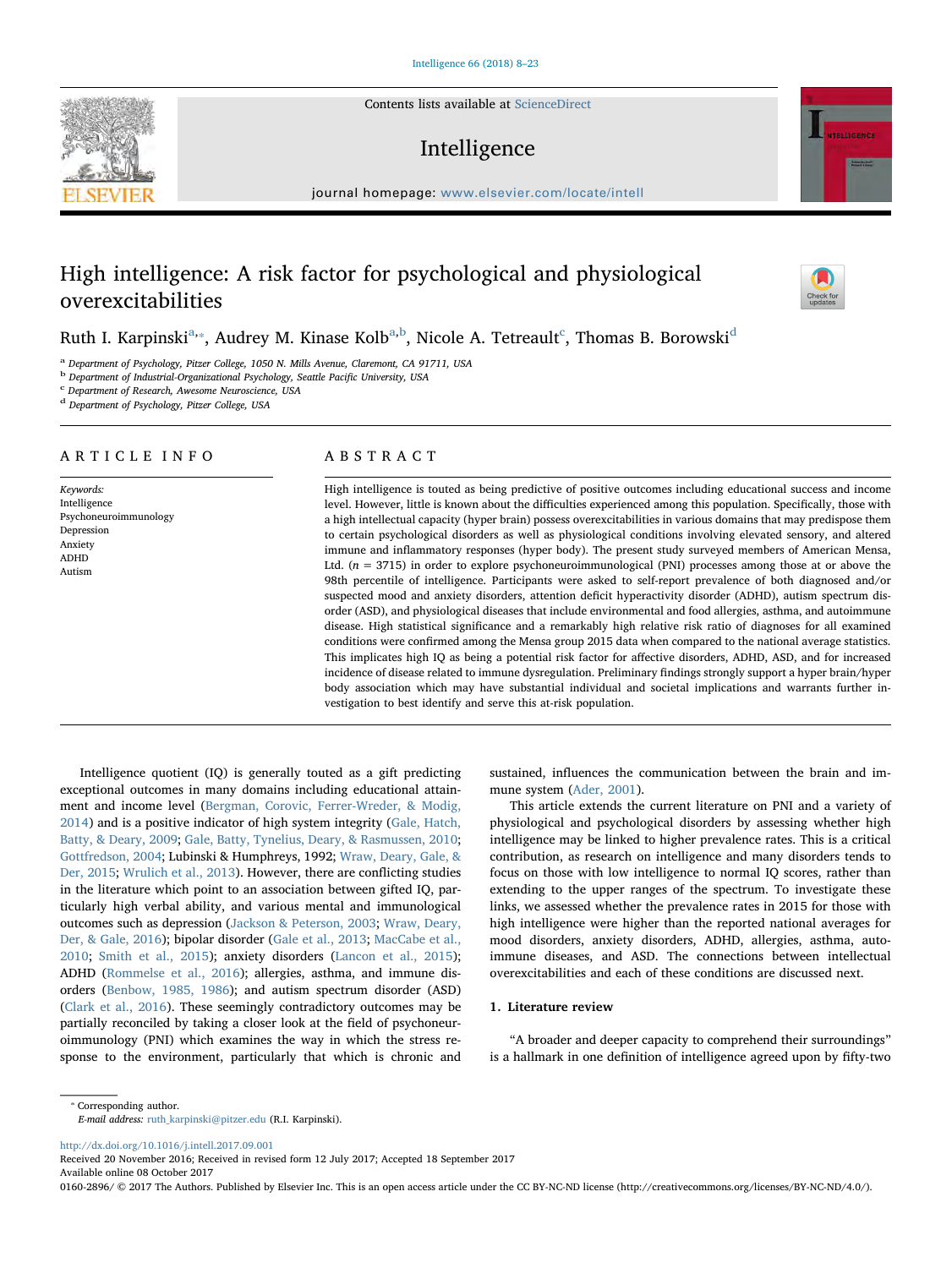notable researchers within the field of cognitive ability [\(Gottfredson,](#page-13-6) [1997\)](#page-13-6). Those who are highly intelligent possess unique intensities and overexcitabilities which can be at once remarkable and disabling. For example, the same heightened awareness that inspires an intellectually gifted artist to create ([Jauk, Benedek, Dunst, & Neubauer, 2013](#page-13-7); [Karwowski et al., 2016;](#page-13-8) [Pässler, Beinicke, & Benedikt, 2015\)](#page-14-3) can also potentially drive that same individual to withdraw into a deep depression [\(Jamison, 1993;](#page-13-9) [Kyaga et al., 2011;](#page-14-4) [Ludwig, 1992, 1995](#page-14-5); [Simonton & Song, 2009\)](#page-15-4). It is hardly a new notion that unusually high rates of adult psychopathology are displayed among some of the most eminent geniuses ([Jamison, 1993](#page-13-9); [Ludwig, 1992, 1995](#page-14-5)) with the poorest in mental health being among imaginative writers such as poets, novelists, and dramatists. The intensities leading to these psychological disorders were found to have manifested at a young age ([Simonton & Song, 2009\)](#page-15-4). [Gere, Capps, Mitchell, and Grubbs \(2009\)](#page-13-10) gathered data on 6 to 11-year-old gifted students attending a public school gifted program and found that gifted children reacted with significantly heightened emotional and behavioral responses to their environment than did those of average intelligence. Due in part to this increased awareness, those with an overexcitable cognitive ability tend toward hyper-reactivity of the central nervous system [\(Chang & Kuo,](#page-13-11) [2013\)](#page-13-11), which can lead to various other psychological and physiological consequences.

#### 1.1. Intellectual overexcitabilities

Overexcitability (OE) is a term first introduced by Polish psychiatrist and psychologist, Kazimierz Dabrowski. He is most known for his theory of positive disintegration which came about by studying individuals with a high cognitive ability across their lifespans to understand their higher levels of emotional development [\(Dabrowski, 1964a, 1964b, 1966](#page-13-12); Dą[browski,](#page-13-13) [1976\)](#page-13-13). His coined term is the English translation of the Polish word 'nadpobudliwosc' that originally means 'superstimulatability.' Dabrowski found these hyper-reactions and intensities to occur with greater frequency and of greater strength in the intellectually gifted compared to those with a normal or lower IQ. According to his clinical observations, bright individuals tended to be "neurotically allergic or nervous," a condition which he observed to be relatively absent in the intellectually delayed. They demonstrated a uniquely heightened way of experiencing and responding to their environment within five specific areas: psychomotor, sensory, intellectual, imaginational, and emotional domains. He found these overexcitabilities to be associated with personality development, and observed symptoms of slight neuroses among them as well, such as depression, mild anxiety, and tics [\(Mendaglio, 2008;](#page-14-6) [Miller, Falk, & Huang, 2009\)](#page-14-7).

# 1.2. Psychological overexcitabilities: Affective disorders and ADHD

Recent research agrees with Dabrowski and finds that an intense emotional response of individuals to their environment can lead to increased rumination and worry, both which have been associated with higher cognitive ability ([Penney, Miedema, & Mazmanian, 2015](#page-14-8)). Rumination predicts chronicity of depressive disorders and anxiety symptoms including the new onsets of episodes ([Nolen-Hoeksema,](#page-14-9) [2000\)](#page-14-9). A highly ruminative cognitive style has been shown to be associated with increased vulnerability to major depression ([Marchetti,](#page-14-10) [Koster, Sonuga-Barke, & De Raedt, 2012](#page-14-10); [Nolen-Hoeksema, 2000](#page-14-9)) and contributes to symptom severity [\(Coplan et al., 2006, 2012;](#page-13-14) [Kuehner &](#page-14-11) [Weber, 1999\)](#page-14-11)). Worry is the proposed cognitive process underlying general anxiety disorder (GAD) ([American Psychiatric Association,](#page-12-3) [2013;](#page-12-3) [Clark & Wells, 1995;](#page-13-15) [Nolen-Hoeksema, 2000\)](#page-14-9) and as with rumination, those who tend to worry more often and more severely, score higher on tests of intelligence. [Penney et al. \(2015\)](#page-14-8) demonstrated that verbal intelligence in particular is a positive predictor of worry and rumination as well as being predictive of severity of both processes.

The presence of mood and anxiety disorders was found among other

9

psychological conditions such as attention deficit/hyperactivity disorder (ADHD). In a longitudinal study by [Michielsen et al. \(2013\)](#page-14-12), adults were assessed over a 6-year period for symptoms of ADHD, depression, and anxiety. The authors found that those with ADHD were at higher risk for both of these affective disorders. Further, [Kessler et al.](#page-13-16) [\(2006\)](#page-13-16) found that adults with ADHD often present co-occurring psychiatric conditions, including anxiety (47%) and mood (38%) disorders. Of note, those with high intelligence who experience psychomotor overexcitabilities in particular are those often diagnosed with ADHD due to the lack of general knowledge about this particular OE. This diagnosis oftentimes prevents individuals from being properly identified as having a gifted intellectual ability [\(Rommelse et al., 2016](#page-14-2)).

# 1.3. Physiological overexcitabilities: Psychoneuroimmunology

As the field of PNI grows and develops, many discrete pathways connecting psychology and immunity are being discovered ([Ader,](#page-12-2) [2001\)](#page-12-2). For highly intelligent individuals with overexcitabilities, even normal stimuli such as a clothing tag or a common but unnatural sound can become physically painful. Continuous seemingly minor insults such as these may mimic a low level, chronic stress which can eventually launch an inappropriate immune response. As with other environmental threats, like an infection or toxin, the body believes it is in danger. When the sympathetic nervous system becomes chronically activated, it finds itself in a continuous fight, flight, or freeze state, which triggers a series of changes in the brain and the body that can dysregulate immune function ([Glaser et al., 1992;](#page-13-17) [Kiecolt-Glaser,](#page-13-18) [Glaser, Gravenstein, Malarkey, & Sheridan, 1996](#page-13-18); [Padgett & Glaser,](#page-14-13) [2003\)](#page-14-13). We are learning that stress has a significant effect on the ability of the immune system to protect us and consequences can take many forms including allergies, asthma, and autoimmune disease [\(Nasr,](#page-14-14) [Altman, & Meltzer, 1981\)](#page-14-14). While there is empirical evidence that mood disorders are associated with immune dysregulation, researchers have yielded conflicting results as to whether this dysregulation contributes to the pathophysiology of depressive disorders [\(Postal & Appenzeller,](#page-14-15) [2015;](#page-14-15) [Young, Bruno, & Pomara, 2014\)](#page-15-5) or whether depressive disorders increase susceptibility to immune-related disorders and health conditions such as infection, allergy and autoimmune diseases [\(Kronfol,](#page-14-16) [2002;](#page-14-16) [Sansone & Sansone, 2011](#page-14-17)). Evidence for the latter is compelling given that altered immune function has been shown to be induced by chronically stressful stimuli in both human and animal models ([Padgett](#page-14-13) [& Glaser, 2003\)](#page-14-13).

#### 1.3.1. Allergies, asthma, and autoimmune disease

A combination of high intelligence and various allergies that begin in early childhood is not only a common stereotype, it is also verified in the scientific literature. In 1966, a significantly increased rate of allergies and asthma were reported at a school for gifted children ([Hildreth, 1966](#page-13-19)). In a study of allergies and asthma in such children, 44% of those with an IQ over 160 suffered from allergies compared to 20% of age matched peers and 10% report having asthma [\(Rogers & Silverman, 1997;](#page-14-18) [Silverman,](#page-14-19) [2002\)](#page-14-19). [Benbow \(1986\)](#page-12-4) conducted a study of over 400 highly mathematically and verbally talented students who were tested by the Scholastic Aptitude Test (SAT) to be in top 0.01% in reasoning ability. Among the students, she found that about half reported allergies, asthma, and other immune disorders compared to the expected prevalence of each disorder. She also found that parents and siblings of the students were more likely to suffer from these conditions than average-ability individuals [\(Benbow,](#page-12-1) [1985, 1986\)](#page-12-1). Further, increased evidence of allergies, autoimmune disease, sensory sensitivity and high IQ has been found in a subset of individuals with ADHD ([Chen et al., 2013](#page-13-20); [Cordeiro et al., 2011\)](#page-13-21) and among those with autism spectrum disorder (ASD) ([Gottfried, Bambini-Junior,](#page-13-22) [Francis, Riesgo, & Savino, 2015](#page-13-22); [Lyall, Van de Water, Ashwood, & Hertz-](#page-14-20)[Picciotto, 2015](#page-14-20)).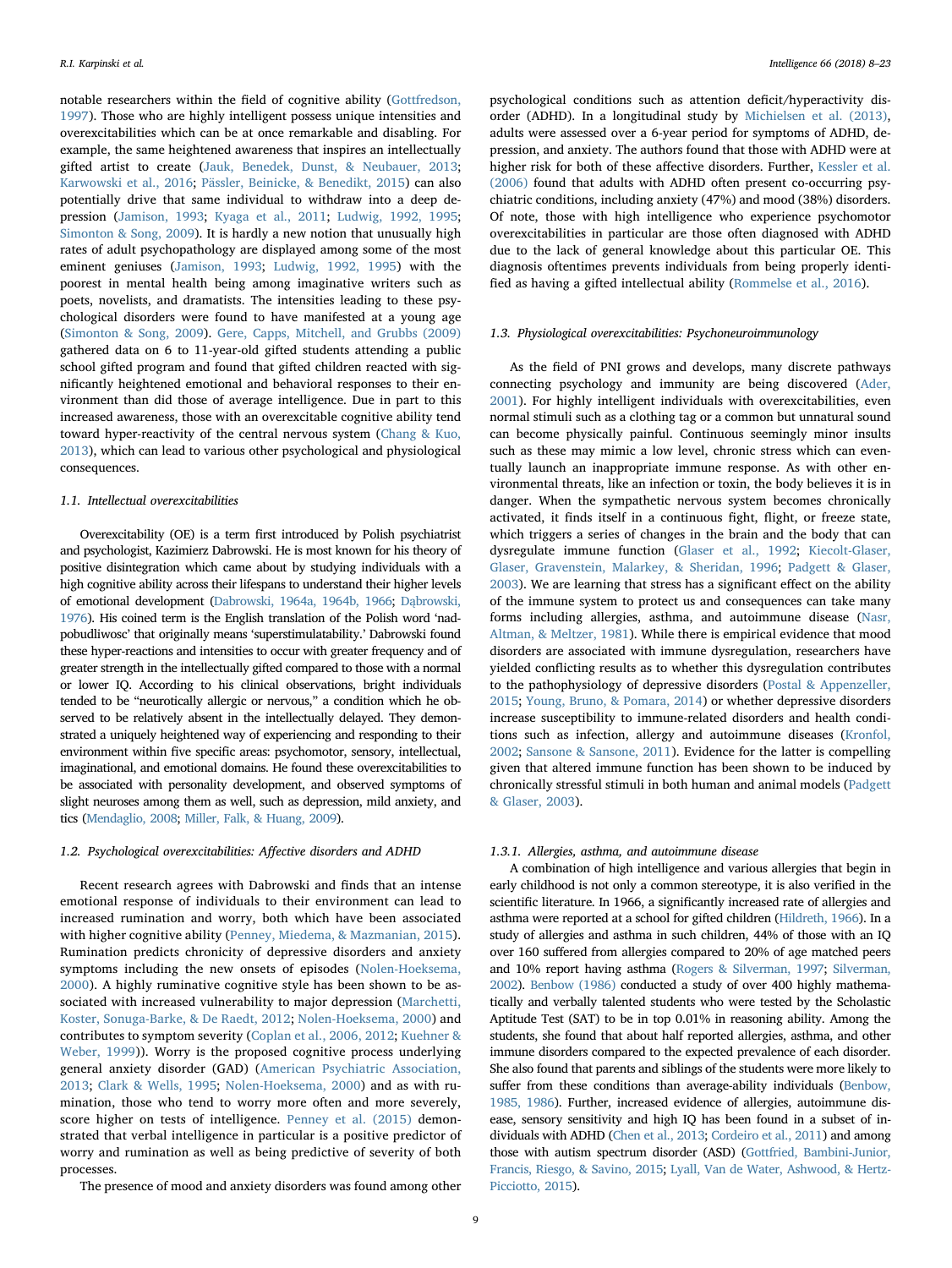#### 1.3.2. Autism spectrum disorder

The association between highly intelligent individuals and ASD has been recently reexamined but it is certainly not new. In 1943, the original description of classic autism was reported by its pioneer, Dr. Leo Kanner, as children who were highly intelligent and able to remember and reproduce complex patterns but who also displayed "a powerful desire for aloneness" and "an obsessive insistence on persistent sameness" ([Kanner, 1943](#page-13-23), p. 249). Kanner found a common denominator in the backgrounds of the children he studied: they all came from highly intelligent families. Of the 11 families, four of the fathers were psychiatrists, two had law degrees, and the others included a chemist, a plant pathologist, a professor, an engineer, and a successful business entrepreneur. Nine of the eleven mothers were college graduates. Kanner observed both parents and grandparents as being "obsessive," and "strongly occupied with abstractions of a scientific, literary, or artistic nature" (p. 250). Shortly thereafter in 1944, a German scientist named Hans Asperger described a milder, higher functioning form of the condition described by Kanner, which became known as Asperger's syndrome. Again, the cases he reported were all boys who were highly intelligent but had trouble with social interactions and specific obsessive interests. Asperger called his young patients "little professors" and felt they would be capable of exceptional achievement and original thought later in life [\(Asperger, 1944/1991; Frith, 1991\)](#page-12-5).

Roughly seventy years later, we are beginning to see evidence that agrees with the early observations of Kanner and Asperger suggesting that enhanced brain functioning may lie at the heart of ASD. In a recent study, by the Psychiatric Genetics Consortium, the polygenic risk for ASD was calculated from genome-wide association studies in a cohort of 9863 individuals in the general population and found polygenic risk for ASD was positively correlated with higher intellectual ability. The specific areas in which they were intellectually superior were logical memory, verbal fluency, and vocabulary. The authors found that even among those who never developed ASD, carrying the complex genetic traits associated with the disorder was linked to scoring better on cognitive tests than controls. This was replicated in the same study in another cohort of 1522 individuals where, again, polygenic risk for ASD had higher full-scale IQ [\(Clark et al.,](#page-13-5) [2016\)](#page-13-5). Notably, and as reported by Kanner initially, there is a greater incidence of ASD in offspring whose parent(s) are in professions typically associated with a high cognitive ability, particularly those in engineering or the hard sciences ([Wheelwright & Baron-Cohen, 2001\)](#page-15-6). This makes a heritable, high intellectual capacity a critical variable to investigate when researching the genetic contributions to ASD, especially given that high intelligence was a consistent variable originally observed by both Kanner and Asperger.

#### 1.4. Hyper brain/hyper body theory

To our knowledge, no studies have examined the potential psychoneuroimmunological interplay between each of the variables herein. Our goal for this exploratory study was to cast a wide net in order to investigate possible associations. We sought to directly address the question, "Is there a relationship between a heightened cognitive capacity (hyper brain) and heightened psychological and subsequent physiological immune responses (hyper body)?" We examined the prevalence of mood and anxiety disorders, ADHD, food and environmental allergies, asthma, autoimmune disease, and ASD in those with high intelligence compared to the national average. We introduce evidence to support our hypothesis that high intellectual capacity is a risk factor for each of the above psychological and physiological conditions and propose the present findings to be in alignment with a novel, hyper brain / hyper body theory.

#### 2. Method

#### 2.1. Participants

Participants were members of American Mensa, Ltd., a society open

to persons who have at some point attained a verified score within the upper 2% of the general population on an approved intelligence test that has been professionally administered and supervised. Since there are a large number of tests with different scales, American Mensa, Ltd. has set a percentile rather than a score as the cutoff in order to avoid confusion. Although the American division of Mensa consists of 55,000 members, only 20,000 members belong to the pool of available research subjects. These members have previously agreed to be available to participate in research studies in general and were not directly asked for this study in particular. Since over 5000 members entered the Qualtrics site (4328 members consented to the study), the response rate was between 20 and 25%. For an email survey request with no follow-up, a 25–30% response rate is expected ([Kittleson, 1997](#page-13-24)). Of those recruited, 4931 (approximately 10% of the American Mensan, Ltd. population) responded to the invitation which was sent directly to each individual by American Mensa, Ltd., via an email with a direct link to the survey.

We excluded those who (a) did not provide consent, (b) did not finish the survey, and (c) did not completely view the allergies and/or psychological conditions sections. This left 3715 remaining participants who sufficiently completed the survey for our analysis.

Participants included 2213 that identified as male (60%), 1472 that identified as female (40%), 22 who identified as non-cisgender, and 8 who declined to state. Regarding race, 87.9% of participants reported being European American, 2.7% as Asian American, 2.6% as Hispanic or Latino, 1.6% as African American, and 5.2% as other, mixed race, or who did not respond. The age range of participants was from 18 to 91 years ( $M = 53$ ,  $SD = 15.18$ ). Thus, the majority of participants were older, male, and European American.

Incomes were reported as their highest annual salaries earned rather than their current income to demonstrate potential earnings. Though 92 did not respond, of those that did, 41.7% earned over \$100,000; 16.9% earned between \$76,000 and \$100,000; 20.1% earned between \$51,000 and \$75,000; 14.9% earned between \$26,000 and \$50,000; and 3.9% earned less than \$25,000. For highest degree earned, 116 did not respond; of those that did, 3.7% earned a doctoral or post-doctoral degree, 38.7% earned a master's degree, 29.2% earned a bachelor's degree, 12.8% earned an associate's degree or completed a trade school or certificate program, 12.4% finished high school with no further education, and 0.1% did not complete any degree. Overall, our sample reported higher education levels and higher income than national averages which supports prior literature citing a relationship between high cognitive ability and positive educational and socioeconomic outcomes ([Bergman et al., 2014\)](#page-12-0).

# 2.1.1. Control group

In order to compare the prevalence of each condition between those with a high cognitive ability against those with normal intelligence, we needed a sample of the latter to act as a control group. Because we were not able to survey a comparative number of participants with a reliably tested intelligence in the average range, national survey data for each condition were used instead. Although the national surveys would likely capture a broad range of intelligence, statistically only 2% of the national data would include those with a gifted cognitive ability such those who qualify for membership in American Mensa, Ltd. For each diagnosis, data from the most recent year was used to compare to the 2015 data collected from Mensa.

# 2.2. Materials and procedure

After receiving IRB approval from Pitzer College and American Mensa, Ltd., members received an email inviting them to participate in the present study. Participants were provided a link to an online questionnaire. Upon providing consent, participants voluntarily responded to the survey questions, followed by a debriefing page.

The survey consisted of two sections: one for the participant, and another for the participant's children and the child's other biological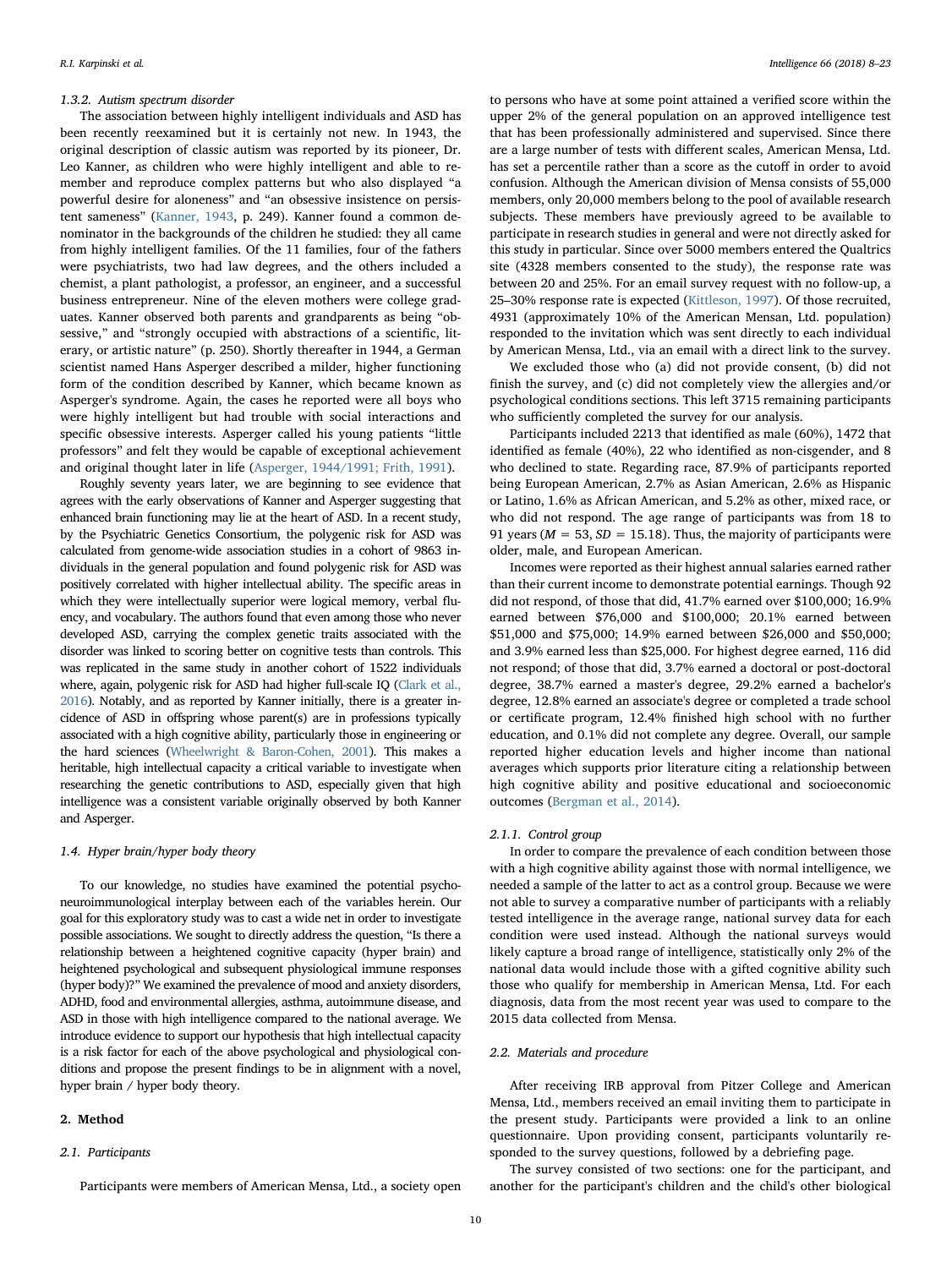#### <span id="page-3-0"></span>Table 1

Prevalence and risk ratios in high intelligence sample compared to the national average.

| Conditions                                       | National average |           | High intelligence |              | Confidence intervals |              | p value                    | Risk ratio   |
|--------------------------------------------------|------------------|-----------|-------------------|--------------|----------------------|--------------|----------------------------|--------------|
|                                                  | Percent          | Frequency | Percent           | Frequency    | Lower                | Upper        |                            |              |
| Mood disorders<br>Diagnosed<br>Combined          | 9.5%             | 352       | 26.8%<br>36.6%    | 995<br>1361  | 0.25<br>0.35         | 0.28<br>0.38 | ${}< 0.001$<br>${}< 0.001$ | 2.82<br>3.85 |
| Anxiety disorders<br>Diagnosed<br>Combined       | 10.9%            | 405       | 20.0%<br>37.3%    | 743<br>1387  | 0.19<br>0.36         | 0.21<br>0.39 | ${}< 0.001$<br>${}< 0.001$ | 1.83<br>3.42 |
| ADHD/ADD<br>Diagnosed<br>Combined                | 4.1%             | 152       | 7.4%<br>13.9%     | 275<br>517   | 0.07<br>0.13         | 0.08<br>0.15 | ${}< 0.001$<br>${}< 0.001$ | 1.80<br>3.39 |
| <b>ASD</b><br>Diagnosed<br>Combined              | 1.0%             | 037       | 1.2%<br>6.3%      | 44<br>235    | 0.01<br>0.06         | 0.02<br>0.07 | ${}< 0.001$<br>${}< 0.001$ | 1.20<br>6.30 |
| Food allergies<br>Diagnosed<br>Combined          | 3.7%             | 137       | 9.6%<br>15.0%     | 357<br>556   | 0.09<br>0.14         | 0.11<br>0.16 | ${}< 0.001$<br>${}< 0.001$ | 2.59<br>4.05 |
| Environmental allergies<br>Diagnosed<br>Combined | 10.6%            | 394       | 33.2%<br>45.9%    | 1232<br>1706 | 0.32<br>0.44         | 0.35<br>0.48 | ${}< 0.001$<br>${}< 0.001$ | 3.13<br>4.33 |
| Asthma<br>Diagnosed<br>Combined                  | 7.4%             | 275       | 15.4%<br>17.3%    | 573<br>641   | 0.14<br>0.16         | 0.17<br>0.19 | ${}< 0.001$<br>${}< 0.001$ | 2.08<br>2.34 |
| Autoimmune disease<br>Diagnosed<br>Combined      | 8.0%             | 297       | 14.7%<br>16.0%    | 546<br>594   | 0.14<br>0.15         | 0.16<br>0.17 | ${}< 0.001$<br>${}< 0.001$ | 1.84<br>2.00 |

Note: Mood disorders include depressive disorder, dysthymic disorder, and bipolar disorder. Anxiety disorder includes generalized anxiety, social anxiety, and obsessive compulsive disorder. Autism spectrum disorders (ASD) include the DSM-IV diagnoses of autism, Asperger's syndrome, and other pervasive developmental disorders. The "combined" category includes individuals that suspect they have the disorder (self-diagnoses) in addition to those who were diagnosed by a medical professional. Confidence intervals are for the percent of diagnosed individuals with high intelligence (and those with combined diagnoses). Risk ratio indicates the risk for those with high intelligence in having each disorder compared to the national averages.

parent. Only the data specifically related to the participants themselves were used for this study. Within each section, participants first answered demographic questions about their age, gender, educational and occupational background, and IQ scores. They also answered questions about other factors, such as average stress levels and sleep habits, on a 5-point scale of very unhealthy to very healthy (analysis of factors unrelated to overexcitabilities were not included in this analysis).

Participants were then asked to indicate whether they have been either (a) diagnosed or (b) suspected they should be diagnosed with a variety of diseases, syndromes, and dysregulations with the item: "For each syndrome, disease, or disorder you have, please indicate if it was formally diagnosed by a medical professional or only suspected to exist." Distinguishing between diagnosed and suspected conditions was important because many do not seek medical help for certain conditions, preferring instead to self-diagnose and manage them independently. For example, only about half of people with depressive symptoms seek medical treatment [\(González et al., 2010](#page-13-25)). Therefore, we felt it was pertinent to include these individuals in our analysis to provide a more complete representation of prevalence. Further, survey items asked about those conditions they currently had, which ensures point prevalence rather than lifetime prevalence of each examined condition.

Examined conditions included a wide variety of disorders, from allergies to sleep apnea. This study included analysis on those disorders for which we had evidence suggesting a relationship between them and high cognitive ability. Unrelated conditions, such as sleep apnea, were ultimately not included in the final analysis. Overall, two broad categories of disorders emerged: psychological and physiological conditions. Psychological disorders included affective disorders (mood and anxiety), ADHD, and ASD. Mood disorders included major depressive disorder, dysthymic disorder, and bipolar disorder. Anxiety disorders included generalized anxiety, social anxiety, and obsessive-compulsive

disorder. These affective disorder subcategories correspond with those included in our control prevalence data (NIMH). All psychological disorders aligned with DSM-IV diagnoses [\(American Psychiatric](#page-12-6) [Association, 2000](#page-12-6)) which was the current manual at the time of the survey development as well as for the comparative national surveys. Importantly, ASD diagnoses rely on the DSM-IV. The changes in the DSM-5 [\(American Psychiatric Association, 2013](#page-12-3)) radically impacted the diagnosis of ASD, which formerly differentiated between autism, Asperger's syndrome, and other pervasive developmental disorders (PDD). Currently Asperger's is now labeled high functioning autism. However, since this survey and the national surveys used for comparison use the older term, this study uses Asperger's syndrome rather than the DSM-IV terminology. Because ASD is listed in the DSM-IV, we have listed it as a psychological overexcitability. However, it is also included herein as a physiological overexcitability given the immunological processes at play that have been demonstrated in the scientific literature.

Physiological diseases included allergies (food and environmental), asthma, and autoimmune dysregulations including those found in ASD. For both food and environmental allergy categories, we asked participants to differentiate whether they have an allergy versus a sensitivity or intolerance. We focused on those who reported a true allergy in order to more accurately compare with the national average. As a collection of diseases, those that were autoimmune in nature were the most difficult to define and compare, as there are several agencies that report the prevalence of autoimmune disease. The NIH is one of the more conservative organizations; they point to approximately 80 diseases that occur as a result of the immune system attacking the organs, tissues, and cells of the body, however their statistics only included 24 diseases for which good epidemiology studies were available [\(U.S.](#page-15-7) [Department of Health and Human Services, 2002](#page-15-7)), compared to over 100 diseases included by the AARDA. However, since not all scientists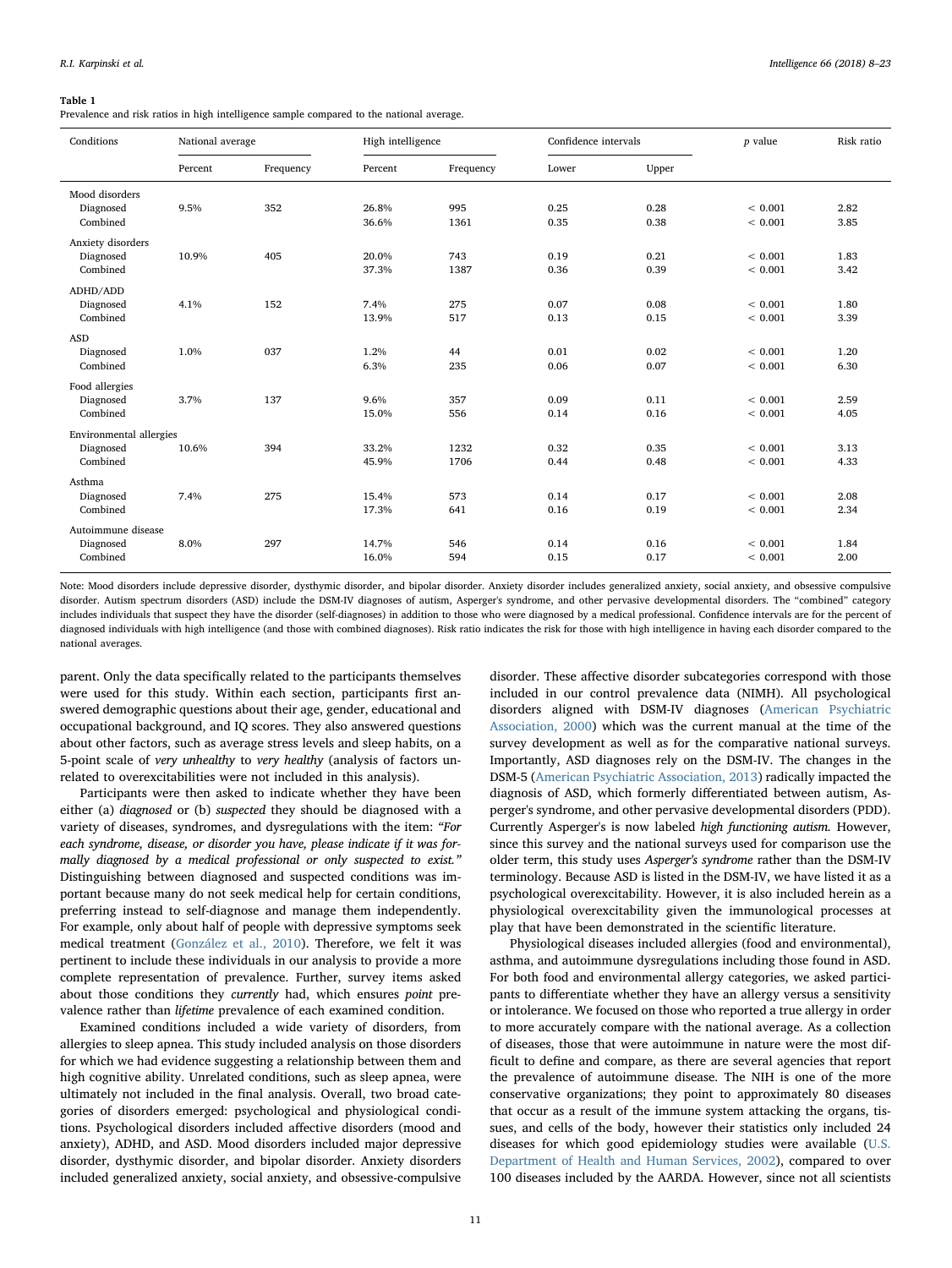agree with the classification of these other diseases as autoimmune conditions, we chose to use the NIH standards as a more conservative and reliable estimate.

#### 3. Results

This study examines the prevalence of several disorders in those with higher intelligence compared to those with average abilities. For this analysis, we conducted a series of binomial tests which compares observed proportions in the study sample (those with tested high intelligence) to hypothesized values (national averages). For example, according to the NIH ([Kessler, Chiu, Demler, & Walters, 2005](#page-13-26)) the prevalence rate for ADHD is 4.1%. Given the total sample size of 3715, we would expect 152 participants to have been diagnosed with this disorder. However, the actual frequency of ADHD diagnoses within this study's participant sample was 239 diagnoses (7.4%), which is significantly greater (exact binomial  $p < 0.001$ ). See [Table 1](#page-3-0) for a comparison of prevalence between those of high intelligence and the national averages across all conditions.

Significance for this test indicates that there is a higher proportion of individuals with high intelligence with the specified disorder compared to what one would expect, given the national averages, suggesting that high cognitive ability may be a risk factor for the specified disorder. Due to the number of the tests being performed, there is an increased probability of committing at least one Type I error. Thus, we used Bonferroni's correction ( $\alpha = 0.05/16$ ), resulting in a corrected  $\alpha$  = 0.0031. As can be seen in [Table 1](#page-3-0), the prevalence of all eight disorders were significantly greater in the high intelligence sample compared to the national averages. These results held true for both diagnosed disorders and for the combination of diagnosed and suspected disorders.

The 95% confidence intervals (CI) provide further support for these significant findings, as none of the interval ranges include zero. In addition, all of the CI ranges are narrow, indicating low error rates. As shown in [Table 1,](#page-3-0) CI ranges are  $> 3\%$ , indicating that the reported prevalence for those with high intelligence in each category is accurate within approximately  $\pm$  1.5%.

However, significance and confidence intervals are impacted by sample size, and this study's large sample makes finding significance unsurprising, even after correcting for the number of calculations. Therefore, effect size is particularly useful to explore. For effect sizes, we reported the relative risk, or risk ratio (RR), which indicates the probability of being diagnosed with the specified disorder for an individual with high cognitive ability (observed) compared to an individual with average intelligence (hypothesized). This is calculated as

# Relative Risk (RR) =  $P_{observed} / P_{hypothesized}$

An RR of 1 indicates that there is no difference between groups; an  $RR > 1$  indicates that there is a higher risk for those with higher intelligence. For example, an RR of 2.5 indicates that an individual with high cognitive ability has 2.5 times the risk of developing a particular disorder as compared to the norm. This represents an increased risk of 150% of developing the disorder above those representing the national average. As can be seen in [Table 1](#page-3-0), all disorders held increased risks of both diagnoses and self-diagnoses among those of high cognitive ability compared with national averages.

# 3.1. Psychological disorders

In this study, mood disorders included depressive disorder, dysthymic disorder, and bipolar disorder. Estimates of mood disorders within the adult population range from 8.4% to 12% ([Olfson, Blanco, &](#page-14-21) [Marcus, 2016;](#page-14-21) Pinto Pereira, Geoff[oy, & Power, 2014](#page-14-22)). As expected, there was a higher incidence of mood disorders in the high intelligence sample; 17.3% more than the national average as reported by the NIMH ([Kessler et al., 2005](#page-13-26)). The associated RR is 2.82, which indicates an

increase of risk by 182% for those of high intelligence in developing at least one of these mood disorders. For the combination of diagnosed and suspected diagnoses, there was 3.85 times the risk (an increase of 285%).

Anxiety disorders in this study included generalized anxiety, social anxiety, and obsessive compulsive disorder (OCD). As hypothesized, there was a greater prevalence of anxiety disorders among those with high intelligence: 9.1% more than the national average when limited to these three categories [\(Kessler et al., 2005\)](#page-13-26). Overall, there was 1.83 times the risk of being formally diagnosed with anxiety (an increase of 83%). When including those who suspected that they should be diagnosed, there was a risk of 3.42, an increase of 242% as compared to the national average.

Prevalence of ADHD (and the older diagnosis of ADD) was significantly greater in the high intelligence sample—an increased prevalence of 3.3% compared to the national average ([U.S. Department of](#page-15-7) [Health and Human Services, 2002](#page-15-7)). Overall, those of high cognitive ability are 1.8 times as likely to be diagnosed with ADHD compared to the national average (an 80% increase). Further, when combined with those who suspected diagnoses, there was 3.39 times the risk of developing ADHD symptoms, a 239% increase compared to the national average.

Autism spectrum disorder (ASD) includes the DSM-IV diagnoses of autism, Asperger's syndrome, and other PDDs. ASD is typically only studied in children, thus rendering comparisons between prior studies and this sample difficult.

Our sample consisted of adults born in the years 1924 to 1997  $(M = 1962)$ . [Blaxill \(2004\)](#page-12-7) found that most diagnosis occurred around ages 5 and 6, suggesting that the rates for the 2000s would be the highest appropriate estimate for our sample. Thus, the highest estimates for prevalence rates for our participants, as children, would be no higher than .57%. However, in recent years these rates have increased. For example, [Blumberg et al. \(2013\)](#page-12-8) report a rate of 2% for diagnoses in 2007 to 2011, and [Christensen et al. \(2016\)](#page-13-27) report rates of 1.46% in 2012. As a compromise between these diverse rates, and in the event the lower diagnoses rates from earlier years included errors caused by lower diagnosis rates rather than a lower prevalence, this study used a conservative 1% (100 per 10,000) as a comparison rate rather than the lower estimate of .57%. This figure corresponds with the only known study to investigate ASD in adults which came out of England and found the weighted prevalence of ASD in adults was estimated to be 9.8 per 1000 or just under 1% ([Brugha et al., 2011](#page-12-9)). We were not able to specifically use this resource as an official comparison due to the fact that we were measuring our data against national averages in the United States.

Although only Asperger's is characterized by high intelligence in the DSM-IV, this study's combined ASD sample included 0.2% more than expected, using this conservative estimate. Though the increase was small, it was still significant (see [Table 1](#page-3-0)). When comparing diagnosed patients, there was 1.2 times the risk within the high intelligence group compared with national averages (a 20% increase). However, an additional 5.1% suspected that they should be diagnosed with ASD, for a total combined risk of 6.3 times the national average, an increase of 530%.

# 3.2. Physiological diseases

Physiological overexcitabilities include diseases and dysregulations that are primarily physical in nature—allergies, asthma, and autoimmune diseases. The data on food allergies in adults is limited; most studies center around rates in childhood. [Liu et al. \(2010\)](#page-14-23) estimates rates of 2.5% for adults in 2005–2006, but here we used the higher, more conservative rate of 3.7% from the [U.S. Department of Health and](#page-15-7) [Human Services \(2002\)](#page-15-7) since childhood rates have been increasing over time [\(CDC, 2013](#page-12-10)–2015). Food allergies had an increase of 5.9% in the high cognitive ability sample, for an RR of 2.59, indicating an increased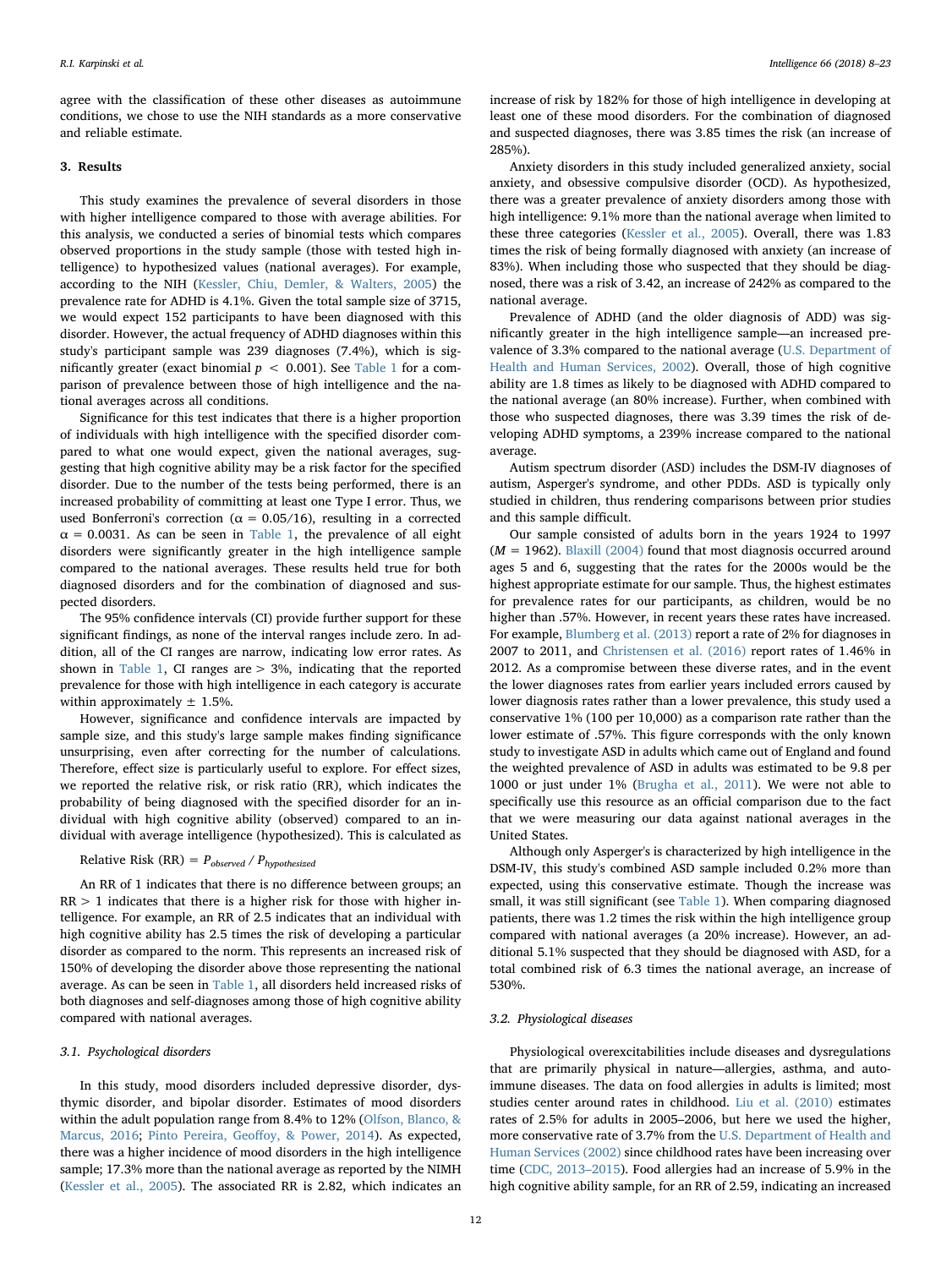risk of 159% compared to the national average. For those who selfdiagnosed food allergies, there was an increased risk of 159%  $(RR = 2.59)$ .

Studies of environmental allergies are likewise often on children. Estimates for adults in recent studies range from 7.3–14.7% [\(Blackwell,](#page-12-11) [Lucas, & Clarke, 2014;](#page-12-11) [CDC, 2015;](#page-13-28) [Han, Forno, Gogna, & Celedón,](#page-13-29) [2016;](#page-13-29) [Schiller, Lucas, Ward, & Peregoy, 2012\)](#page-14-24). Using the moderate rate of 10.6%, we found that the rate of environmental allergies increased by 22.6% in the high intelligence sample compared to the national average. Overall, there was 3.13 times the risk of being diagnosed with an environmental allergy, an increase of 213%, for those with high cognitive ability. When included self-diagnoses, there was 4.33 times the risk, for an increase of 333%.

For asthma, there was an 8% increase in the number of diagnoses in those with high cognitive ability compared to national averages, as reported by the CDC ([U.S. Department of Health and Human Services,](#page-15-8) [2014\)](#page-15-8). Rates have remained steady in recent years, between 7.4 and 8% ([Blackwell et al., 2014](#page-12-11); [CDC, 2015](#page-13-28); [Schiller et al., 2012\)](#page-14-24). There was 2.08 times the risk of diagnoses, for an increase of 108%. When including self-diagnoses, there was 2.34 times the risk, for an increase of 134%.

Lastly, for autoimmune diseases, there was an increase of 6.7% diagnoses in the high intelligence sample compared with the estimates provided by the NIH ([U.S. Department of Health and Human Services,](#page-15-7) [2002\)](#page-15-7). Those with higher cognitive ability were 1.84 times as likely to be diagnosed with at least one of the two dozen disorders included this category, for an increased risk of 84%. When combined with self-diagnoses, there was 2 times the risk for this in the sample, a 100% increase of symptomatology compared with the national average.

#### 3.3. Auxiliary analyses

Given that several of the original categories of conditions were comprised of multiple disorders (e.g., anxiety disorders), where possible we decided to conduct auxiliary analyses to see if the above pattern of significance held true for these specific disorders. For these additional six analyses, we applied a second Bonferroni's correction ( $\alpha = 0.05/6$ ), resulting in a corrected  $\alpha = 0.008$ . For all analyses, individuals with co-morbid, or overlapping, diagnoses within the same

<span id="page-5-1"></span>

Fig. 1. Prevalence comparisons between the high intelligence sample and the national average for all mood disorders, bipolar disorder, and other depressive disorders including major depression and dysthymic disorder. For all mood disorders, there was a significant  $(p < .001)$  increase in prevalence in individuals with high intelligence.

category (e.g., mood disorders) were counted once within the category but multiple times for each specific disorder. For example, if an individual indicated a diagnosis of major depression and a suspicion of bipolar disorder, they would be counted as having been diagnosed with a mood disorder, diagnosed with major depression, and included in the combined category of bipolar disorder. See [Table 2](#page-5-0) for the comparative prevalence, 95% CIs, significance values, and RRs.

# 3.3.1. Mood disorders

In order to examine these results in more detail, as recommended by the NIMH, we separated those with bipolar disorder from those with other depressive disorders (see [Fig. 1\)](#page-5-1). This separation is important because bipolar disorder includes depressive episodes, but is markedly different from other depressive disorders, given the additional of manic episodes. Additionally, while rates for major depression have remained relatively stable in recent years ([Baxter et al., 2014\)](#page-12-12), rates for bipolar

#### <span id="page-5-0"></span>Table 2

Auxiliary analysis measuring the prevalence and risk ratios for mood, anxiety and social disorders comparing the high intelligence population and national averages.

| Conditions                                          | National average |              | High intelligence |             | Confidence intervals |              | <i>p</i> value             | Risk ratio      |
|-----------------------------------------------------|------------------|--------------|-------------------|-------------|----------------------|--------------|----------------------------|-----------------|
|                                                     | Percent          | Frequency    | Percent           | Frequency   | Lower                | Upper        |                            |                 |
| Bipolar Disorder<br>Diagnosed<br>Combined           | 2.6%             | 97           | 3.3%<br>5.2%      | 124<br>194  | 0.03<br>0.04         | 0.04<br>0.06 | 0.004<br>< 0.001           | 1.28<br>2.01    |
| Other depressive disorders<br>Diagnosed<br>Combined | 6.7%             | 249          | 25.8%<br>35.2%    | 957<br>1308 | 0.24<br>0.34         | 0.27<br>0.37 | < 0.001<br>< 0.001         | 3.85<br>5.25    |
| Generalized anxiety<br>Diagnosed<br>Combined        | 3.1%             | 115          | 17.8%<br>27.7%    | 662<br>1030 | 0.17<br>0.26         | 0.18<br>0.29 | < 0.001<br>< 0.001         | 5.74<br>8.94    |
| Social anxiety<br>Diagnosed<br>Combined             | 6.8%             | 253          | 6.1%<br>19.5%     | 226<br>498  | 0.05<br>0.18         | 0.07<br>0.21 | 0.043<br>< 0.001           | 0.90<br>2.87    |
| OCD<br>Diagnosed<br>Combined                        | 1.0%             | 37           | 3.3%<br>10.9%     | 121<br>404  | 0.03<br>0.10         | 0.04<br>0.12 | < 0.001<br>< 0.001         | 3.30<br>10.90   |
| Asperger's syndrome<br>Diagnosed<br>Combined        | 0.026%           | $\mathbf{1}$ | 1.1%<br>5.8%      | 41<br>216   | 0.01<br>0.05         | 0.01<br>0.07 | ${}< 0.001$<br>${}< 0.001$ | 42.31<br>223.08 |

Note: The "combined" category includes individuals that suspect they may have the disorder (self-diagnoses) in addition to individuals that were diagnosed by a medical professional. Confidence intervals are for the percent of diagnosed individuals with high intelligence (and those with combined diagnoses). The risk ratio indicates the risk for individuals with high intelligence possessing the disorder compared to the national averages. With Bonferroni's correction, significance assessed at  $\alpha = 0.008$ .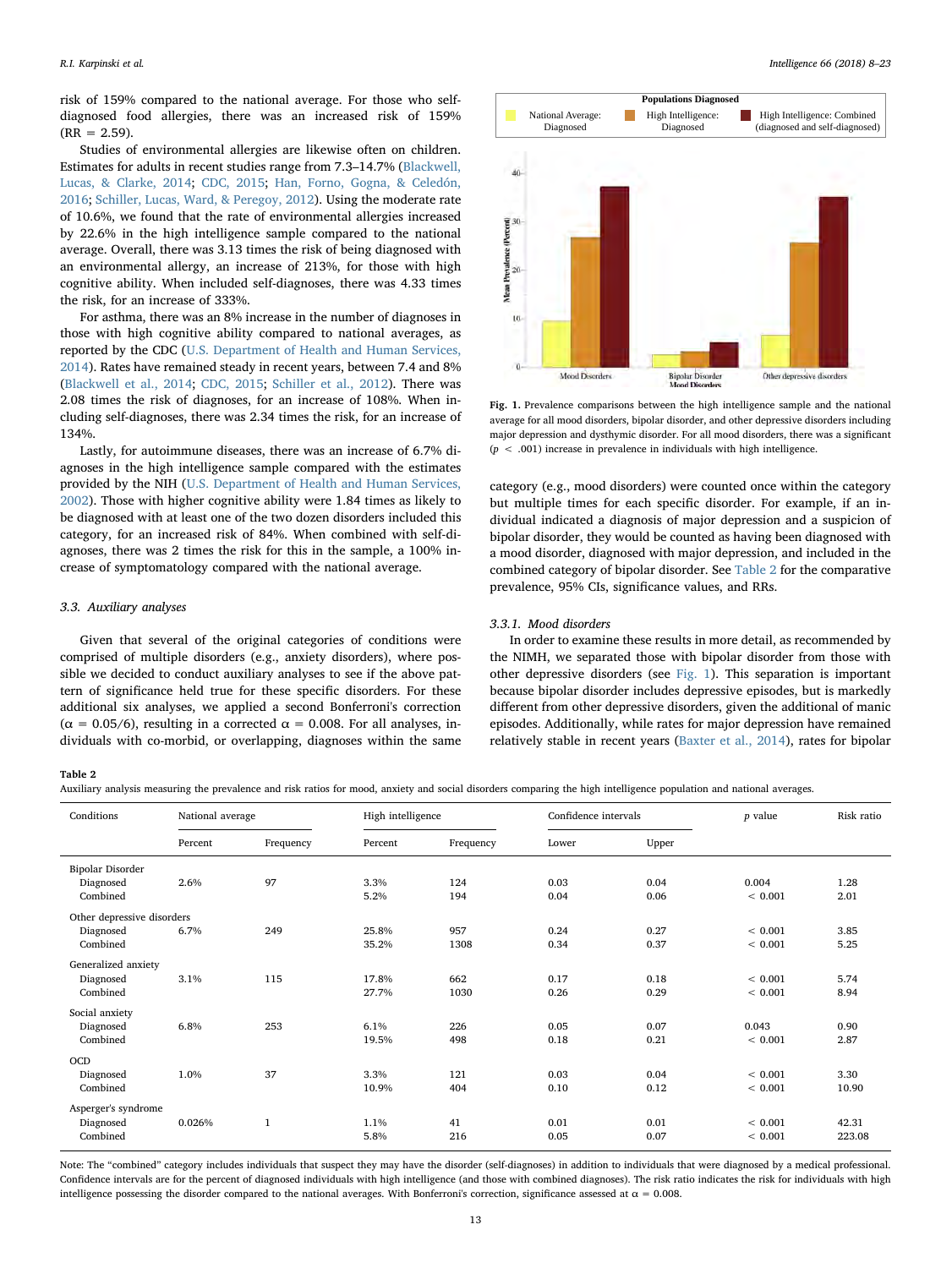<span id="page-6-0"></span>

Fig. 2. Prevalence comparisons between the high intelligence sample and the national average for selected anxiety disorders: generalized anxiety disorder (GAD), social anxiety, and obsessive compulsive disorder (OCD). For GAD and OCD there were significant  $(p < 0.001)$  increases in prevalence for those with high intelligence. For social anxiety, there were no significant differences in clinical diagnoses between those of high intelligence and the national average. However, there was a significant increase of prevalence when including those who suspected diagnoses.

have been increasing ([Harpaz-Rotem, Leslie, Martin, & Rosenheck,](#page-13-30) [2005;](#page-13-30) [Harpaz-Rotem & Rosenheck, 2004](#page-13-31); [Moreno et al., 2007\)](#page-14-25). Individuals with bipolar disorder as a diagnosis comprised of 3.3% of the sample (124 individuals), and increased to 194 (5.2%) when combined with self-diagnoses. In comparison, the NIMH reports a prevalence rate of 2.6% [\(Kessler et al., 2005\)](#page-13-26). For diagnoses of bipolar disorder, the difference between those with high cognitive ability and the national average was significant (95% CI [0.03, 0.04], RR = 1.28,  $p = 0.004$ ). When including those who had suspected diagnoses, the relationship was also significant (95% CI [0.04, 0.06],  $p < 0.001$ ), such those with high intelligence are more likely to have bipolar symptoms. Thus, when including those who suspected they had bipolar disorder, there was 2.01 times the risk for those of high intelligence (an increase of 101%).

Other depressive disorders had a diagnosis rate of 25.8% (957 individuals) among the high intelligence sample, which increased to 1308 (35.2%) when combined with self-diagnoses. The NIMH ([Kessler et al.,](#page-13-26) [2005\)](#page-13-26) reports that 6.7% of the national population experiences at least one major depressive episode each year. This is consistent with the 2015 data from the NIMH, suggesting that rates of major depression have remained steady for the last decade [\(Substance Abuse and Mental](#page-15-9) [Health Services Administration, 2015\)](#page-15-9). For diagnoses of other depressive disorder, the binomial was significant ( $p < 0.001$ ), indicating a higher prevalence for those of high intelligence in comparison to national average, 95% CI [0.24, 0.27]. There was 3.85 times the risk (an increase of 285%) for those of high intelligence of being diagnosed. When including those who suspected depression, there was also a significant increase (95% CI [0.34, 0.37],  $p < 0.001$ ). There was 5.25 times the risk (and increase of 425%) for those of high intelligence of experiencing symptoms of major depression to the extent of suspecting either major depressive disorder or the longer-lasting dysthymic disorder.

#### 3.3.2. Anxiety disorders

Like the mood disorders, we separated the anxiety disorders in order to see if there were differences among the three types (see [Fig. 2](#page-6-0)). For generalized anxiety disorder (GAD), there were 662 diagnoses (17.8%), which increased to 1030 (27.7%) when combined with self-diagnoses. According to the NIMH ([Kessler et al., 2005](#page-13-26)), there is a 3.1% national prevalence rate, though only 52.3% of these are receiving treatment. For diagnoses of GAD, the binomial was significant ( $p < 0.001$ ), indicating a higher prevalence of GAD in the high intelligence sample, 95% CI [0.17, 0.19]. For the study participants, there was 5.74 times the risk (an increase of 474%) of being diagnosed with GAD compared to the national average. When combined with self-diagnoses, the binomial was also significant in the same direction (95% CI [0.26, 0.29],  $p < 0.001$ ). There was 8.94 times the risk (an increase of 794%) of experience GAD symptoms for those of high intelligence compared to the national average.

For social anxiety, there were 226 diagnoses (6.1%), which increased to 498 (19.5%) when combined with self-diagnoses. According to the NIMH ([Kessler et al., 2005](#page-13-26)), there is a 6.8% national prevalence rate, though only 45.6% are seeking treatment. For diagnoses of social anxiety, the binomial was not significant when taking into account Bonferroni's corrections (95% CI [0.05, 0.07],  $p = 0.043$ ). There was 0.9 times the risk of being diagnosed with social anxiety, a decrease of 10% compared to the national average. However, when including self-diagnoses, the binomial was significant (95% CI [0.18, 0.21],  $p < 0.001$ ), such that there was a higher prevalence of those who also self-diagnosed social anxiety compared to the national average. There was 2.87 times the risk (an increase of 187%) for those of high cognitive ability to experience symptoms of social anxiety compared to the national average.

For OCD, there were 121 diagnoses (3.3%), which increased to 404 (10.9%) when combined with self-diagnoses. According to the NIMH ([Kessler et al., 2005\)](#page-13-26), there is a 1.0% national prevalence rate. For diagnoses of OCD, the binomial was significant ( $p < 0.001$ ), such that there was a higher incidence in those with high intelligence, 95% CI [0.03, 0.04]. There was 3.3 times the risk for those with high intelligence (an increase of 230%) of being diagnosed with OCD compared to the national average. When combined with self-diagnoses, the binomial was also significant,  $(p < 0.001)$ , such that there was a higher incidence in those with high intelligence, 95% CI [0.10, 0.12]. There was 10.9 times the risk for those of high intelligence (an increase of 990%) of developing OCD symptomatology compared to the national average.

#### 3.3.3. Autism spectrum disorders

ASD as a combination of disorders deserves special attention, as it uniquely contains those who are often miscategorized as low functioning or low intelligence. For example, [Christensen et al. \(2016\)](#page-13-27) found that of children with symptoms of ASD, only 43.9% were classified as having an IQ score above 85. Of our participants, 10 (0.3%) identified as diagnosed with autism (37 or 1% when combined with self-diagnoses) and 1 as PDD (5 or 0.1% when combined with self-diagnoses). In contrast, 41 (1.1%) identified themselves as having been diagnosed with Asperger's syndrome, and when combined with selfdiagnoses, this number rose to 216 (5.8%). The traditional diagnosis of autism occurs approximately 4–10 times as frequently as Asperger's ([Christensen et al., 2016;](#page-13-27) [Fombonne, 2005](#page-13-32)), and thus the proportion of those with autism, Asperger's, and other PDDs are markedly different between the national averages and this study's sample.

When isolating the 2005 rates of Asperger's (0.026%; Fombonne, 2015), there were significant increases in diagnoses rates among those in this study ( $p < 0.001$ ), with 42.31 times the risk (an increase of 4131% for those of high intelligence). When combined with self-diagnoses, these numbers increase impressively (95% CI [0.05, 0.07],  $p < 0.001$ ). There is 223.08 times the risk for those of tested high intelligence of self-diagnosing Asperger's syndrome, an increased risk of 22,208% compared to the national average (see [Fig. 3](#page-7-0)).

Overall, we found there to be increased risks for every examined condition in those with high intelligence compared to those among the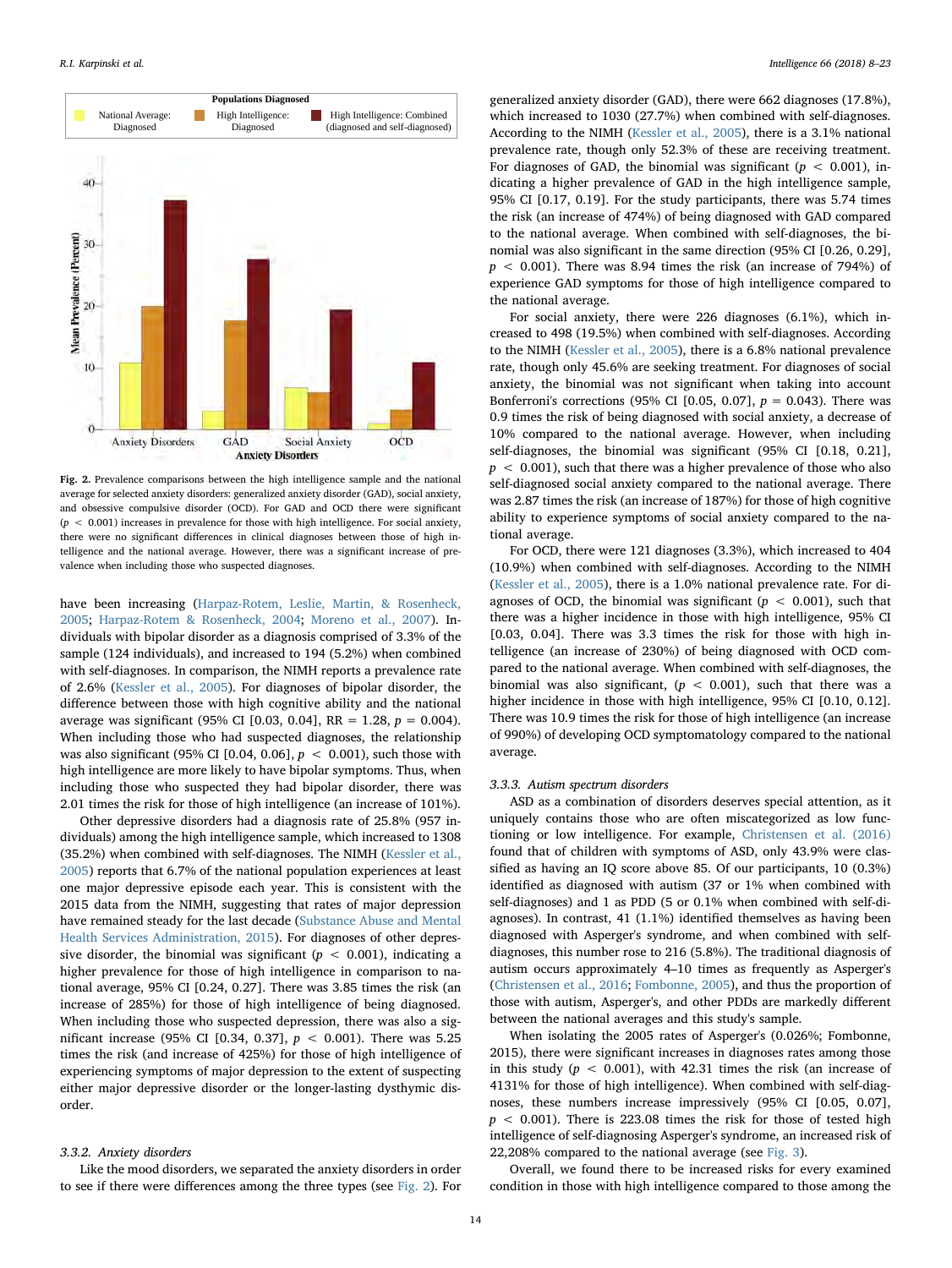<span id="page-7-0"></span>

Fig. 3. Comparisons of the prevalence of Autism Spectrum Disorder were significant for both ASD as a category (as described by the DSM-5) and when isolating for Asperger's Syndrome (as described by the DSM-IV).

national data (see [Fig. 4](#page-7-1)). This pattern holds true for both self-diagnoses and clinical diagnoses. Thus, our hyper brain/hyper body hypothesis was supported.

#### 4. Discussion

[Fig. 5](#page-8-0) is a novel, visual representation of our hyper brain/hyper body theory of integration. The model posits a unique psychoneuroimmunological process such that those with a hyper brain in the form of very superior (at or above 130) cognitive ability lend themselves to a greater tendency to respond to environmental stressors by ruminating and worrying which are positive predictors of risk for psychological overexcitabilities leading to affective disorders. These disorders are closely associated with a hyper body which manifests in physiological overexcitabilities which take the form of immune and inflammatory dysregulation, which can also bi-directionally instigate psychological effects. In order to test our hyper brain/hyper body theory, we looked at between-group differences by comparing those with verified intelligence falling at or above the 98th percentile against the national average prevalence of the disorders and conditions under investigation. High statistical significance and a remarkably high relative risk ratio of diagnoses for all examined conditions were confirmed in the Mensa

<span id="page-7-1"></span>

group. The present results strongly support our theoretical framework, demonstrating that highly intelligent individuals are at a significantly greater risk for mood and anxiety disorders, ADHD, and conditions involving inflammation and dysregulation of the immune system such as allergies, asthma, autoimmune disease, and ASD when compared to national averages. Many of these conditions tend to co-occur/overlap making it challenging to discuss them solely on an individual basis. With this in mind, we suggest several possible explanations for our findings.

# 4.1. Intellectual overexcitabilities

The examined conditions may be, in part, a result of the overexcitabilities found among the intellectually gifted as first introduced by [Dabrowski \(1964a, 1964b, 1966, 1976\)](#page-13-12). These exist within five specific domains: psychomotor, sensory, intellectual, imaginational, and emotional. According to his research, highly intelligent individuals may or may not possess all of them and may find themselves to be considerably stronger in one area over another. Some excitabilities within high IQ can even be diagnosed as medical conditions (eg. someone with a psychomotor OE being misidentified as having ADHD). Thus, it is beneficial to consider OEs as part of a comprehensive assessment especially for gifted children who will grow up to be gifted adults. Since Dabrowski first developed his theory, there have been several scales created to measure these domains [\(Rost, Wirthwein, &](#page-14-26) [Steinmayr, 2014\)](#page-14-26) and there is evidence to suggest that a reliable OE scale, such as the ElemenOE, can assist in effectively screening gifted students who were not identified by traditional methods such as an IQ test [\(Bouchard, 2004\)](#page-12-13). The scale can also be used to complement other methods in providing effective counseling for children and adults with gifted intelligence ([Mendaglio & Tillier, 2006](#page-14-27)). Other theories involving the role of overexcitabilities in both human and animal models have been proposed, including that of the intense world theory (IWT) in those with ASD (Markram & [Markram, 2010\)](#page-14-28).

# 4.2. Psychological overexcitabilities: affective disorders and ADHD

As shown in [Figs. 1 and 2,](#page-5-1) participants with very superior (130 and above) intelligence were significantly prone to rumination leading to mood disorders, and worry leading to anxiety disorders. However, the relationship between genius and madness is not a new notion. It is well known that many historical intellectuals such as Leonardo da Vinci, Sigmund Freud, Albert Einstein, and Pablo Picasso were plagued by overexcitabilities leading to documented pervasive affective and mood

> Fig. 4. Prevalence of diagnoses for those of high intelligence compared to the national average. For all measures including mood disorders, anxiety disorders, ADHD, ASD, food allergies, environmental allergies, asthma, and autoimmune disease, there are significant ( $p < 0.001$ ) increases in the number of diagnoses in individuals possessing high cognitive ability.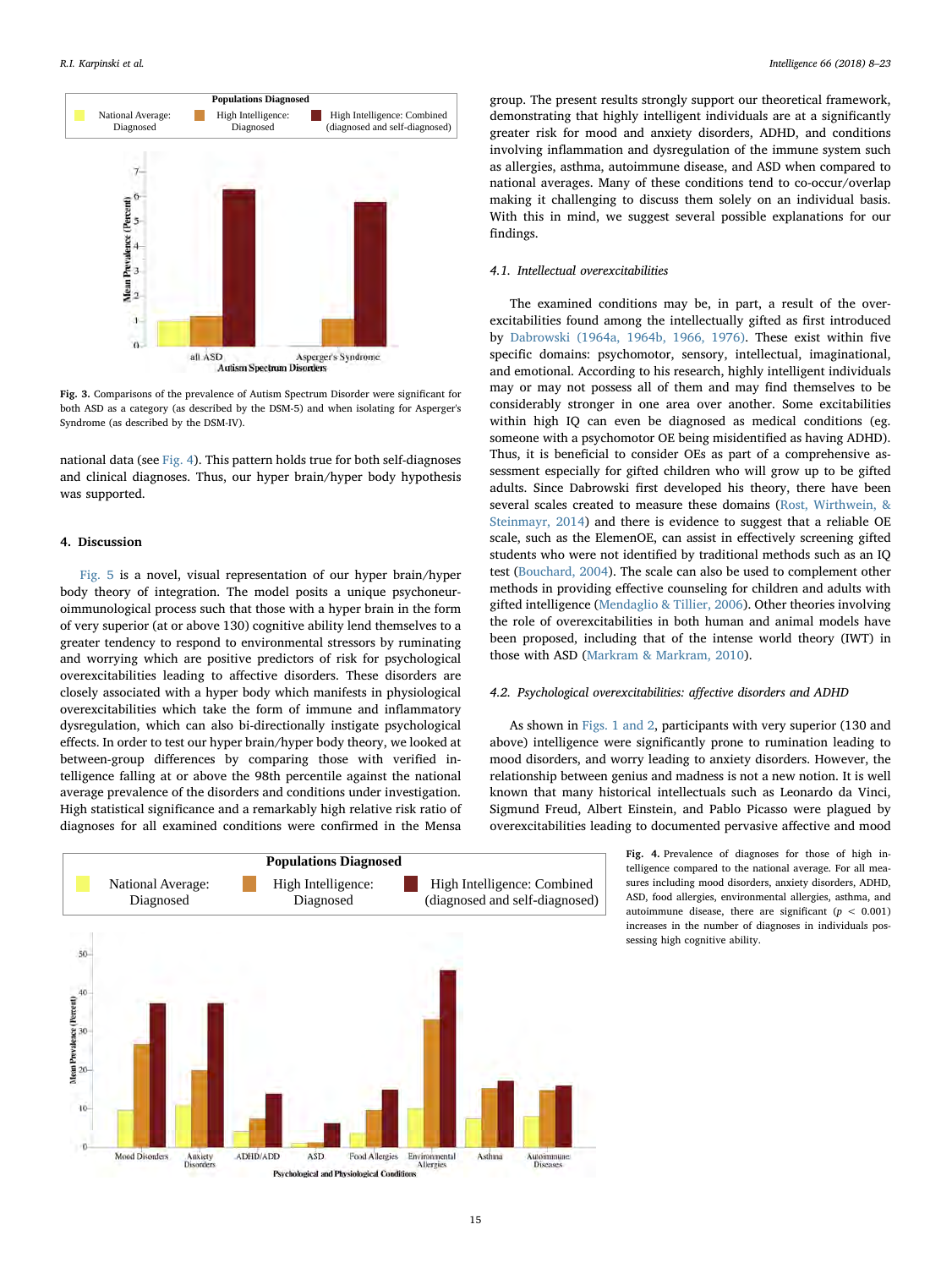<span id="page-8-0"></span>

Fig. 5. Hyper Brain/Hyper Body: a theoretical framework.

disturbances ([Ehrenwald, 1984](#page-13-33)). Sir Isaac Newton viewed his gifted creativity as a product of intense, prolonged rumination. He brooded over past mistakes and worried excessively which eventually led him to suffer a nervous breakdown in 1693 ([Westfall, 1981\)](#page-15-10). Those who surround such individuals tend to be overwhelmed by their intense way of seeing and feeling "too much." This can lead to increased familial and relational conflicts ([Morawska & Sanders, 2009](#page-14-29)) and painful isolation from peers ([Gallagher, 1958](#page-13-34)), causing a crisis of self as they attempt to minimize their responses to better adapt and fit in with, the vast statistical majority around them who possess an average IQ. This struggle begins from a young age and, given that IQ remains relatively constant can continue for a lifetime.

There are various theories about which neurological mechanisms and processes are involved in developing mood disorders in those with hyper brains. The field of PNI points us to one of the better-understood and most likely networks that may be at play. That being the impact that environmental and psychological stress has on the hypothalamicpituitary-adrenal (HPA) axis, particularly stress that is chronic as opposed to brief. The HPA readies the body for a "fight, flight, or freeze" response in times of stress. It does not distinguish between real or perceived threats. If there is chronic activation of this system, it contributes to wear and tear on the body and organs [\(McEwen, 2000\)](#page-14-30). It is possible that the overexcitabilities present in those with a high cognitive ability and the chronic mental activation which they experience in response to their environment may continually activate the HPA axis. These chronic stress-induced brain-immune interactions reduce the ability of the immune system to do its vital work. The brain (nervous system) regularly cross talks with, and has a measurable effect on, the strength of the immune system. It stands to reason that a hyper brain (high IQ), with its overexcitabilities, could be miscommunicating these perceived stressors/threats more often and more intensely than the general population. The studies that point to the overexcitabilities experienced by the intellectually gifted, as well as those that find high IQ to be associated with negative mental and immunological health outcomes, lend credibility to this relatively new line of research and to our hyper brain/hyper body theory.

It has been demonstrated in the literature that an overconnectivity of local brain networks facilitates rumination. For example, [Leuchter,](#page-14-31) [Cook, Hunter, Cai, and Horvath \(2012\)](#page-14-31) used weighted network analysis to measure connectivity in depressed participants and found that individuals with major depressive disorder showed increased synchronization across all frequencies of neural electrical activity. They were observed to have significantly enhanced connections between most areas of the brain with electrical signals that do not seem to shut off. Interestingly, the greatest degree of heightened connectivity was found to be in the seat of cognitive ability, the prefrontal cortex. Another

theory points to the default network as an example of a highly interconnected brain system. This network takes what is going on inside of us and then uses that information to assess what is going on around us, allowing us to envision the future and react according to our judgments about our experiences [\(Hamilton, Farmer, Fogelman, & Gotlib, 2015](#page-13-35); [Raichle et al., 2001](#page-14-32)). It is normally active when the mind wanders off and then it shuts down when an individual starts concentrating on a task. Those who have mood disorders seem to have connections and networks that stay excitable instead of shutting down, rendering their nervous system unable to fully relax ([Anticevic et al., 2012](#page-12-14)).

Depression and anxiety are found to be associated with a hyperinflammatory response via pro-inflammatory cytokines [\(Tian, Hou, Li,](#page-15-11) [& Yuan, 2014](#page-15-11)) indicating that intense and/or prolonged stress can influence immunity. For example, [Glaser et al. \(1992\)](#page-13-17) found among medical students taking exams, that extreme stress and their perception of social support affected their immune responses to the hepatitis B vaccine. If medical students, who are extremely likely to possess a high cognitive ability, produced weaker immune responses to a vaccine then we might conclude these same individuals who are chronically stressed would be slower to develop a proper immune response to various other insults and pathogens as well ([Padgett & Glaser, 2003](#page-14-13)). A similar result was observed among those who were under chronic stress caring for a spouse with Alzheimer's disease such that they displayed a poorer antibody response to an influenza virus vaccine ([Kiecolt-Glaser et al.,](#page-13-18) [1996\)](#page-13-18). A potential role for brain cytokine elevations in depression has been further confirmed in studies using rodent models of the disorder showing that psychosocial stressors up-regulated expression of cytokines in the prefrontal cortex and hippocampus ([Audet, Jacobson-Pick,](#page-12-15) [Wann, & Anisman, 2011](#page-12-15); [Audet, Mangano, & Anisman, 2010\)](#page-12-16). Among the few studies examining brain cytokine variations associated with depressive illness in humans, several were reported to be up-regulated in the postmortem PFC of patients with major depression [\(Dean,](#page-13-36) [Tawadros, Scarr, & Gibbons, 2010;](#page-13-36) [Shelton et al., 2011\)](#page-14-33) and in postmortem PFC of teens that died by suicide ([Pandey et al., 2012\)](#page-14-34). Although not all tissue had come from those who had a prior diagnosis of major depression, we might strongly suppose that they more than qualified as being depressed at the point in time when the suicide occurred.

It has been demonstrated that mood and anxiety disorders precede immune responses including allergies and/or asthma. In one such study, a longitudinal cohort was followed for eight years to discover potential associations between allergies and major depression. Findings supported major depression as being associated with an increased risk of developing non-food allergies, but results in the opposite direction could not be confirmed. Thus the results of the study did not support the hypothesis that a psychosocial impact of allergies increases the risk of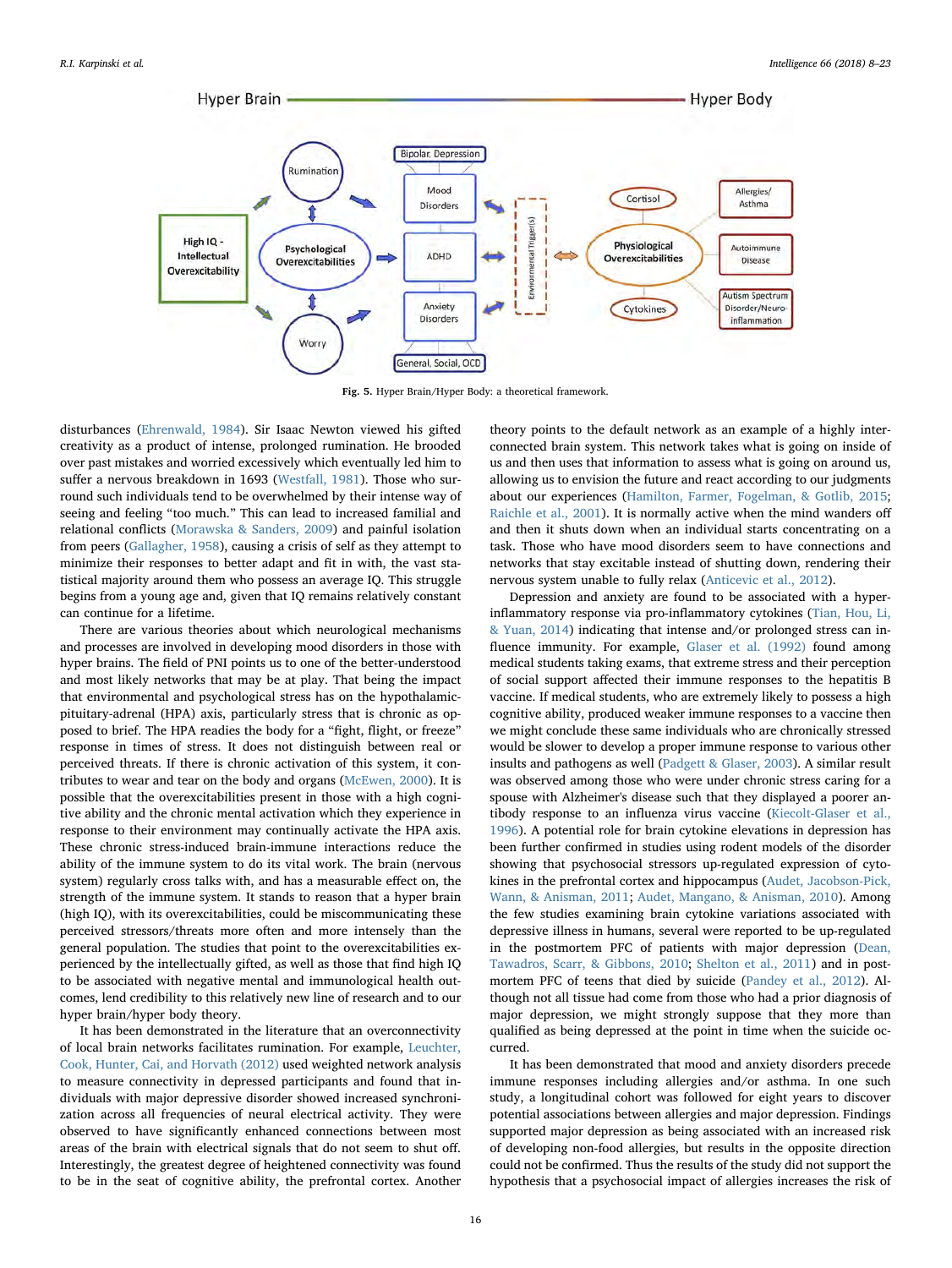depression but instead concluded that the observed effect may be due to shared genetic, epigenetic, or immunological responses that occur during major depression [\(Patten & Williams, 2007;](#page-14-35) [Patten, Williams,](#page-14-36) [Lavorato, & Eliasziw, 2009\)](#page-14-36). The results of the present study point to one genetic component to consider being that of high IQ.

Prevalence of ADHD was significantly greater in our high intelligence sample. Overall, for those with high cognitive ability there is 1.8 times the risk for being diagnosed with ADHD compared to the national average. The psychomotor OE is especially important to highlight in regards to the significant ADHD prevalence within our sample. Our finding lends support to the potential problem of children and adults possessing this particular overexcitability who may be likely to be given an ADHD diagnosis which may interfere with also being properly identified as having high intelligence ([Nelson, Rinn, &](#page-14-37) [Hartnett, 2006](#page-14-37); [Rinn & Reynolds, 2012\)](#page-14-38).

# 4.3. Physiological overexcitabilities: allergies, asthma, and autoimmune disease

Our findings show a significant increase of risk for allergies, asthma, and autoimmune disease in high cognitive capacity individuals which lends weight to the hyper body component of the presently proposed theory. Researchers have implicated inflammation as being at the forefront of many of the above conditions and also of psychiatric disorders [\(Couzin-Frankel, 2010](#page-13-37); [Slavich, 2015\)](#page-15-12). It is known to contribute to the onset and progression of immune disease, including allergic and autoimmune diseases. Low-grade inflammation is distinct from acute inflammation such as fever, infection, and swelling. It is a systematic and long-term phenomenon that is more sensitive and susceptible to stress [\(Känel et al., 2007;](#page-13-38) [Rohleder, 2014](#page-14-39)). Alterations in the pro-inflammatory cytokines IL-6 and TNF $\alpha$  in rodents may indicate a pathophysiological pathway from acute and chronic stress to the development of depression. IL-1 and TNF $\alpha$  in the lungs can cause inflammation and allergic and asthmatic reaction, and changes in IL-4 and IL-10 may link acute and chronic stress to allergies and autoimmune diseases ([Himmerich et al., 2013\)](#page-13-39). These atopic consequences have been observed in those with affective disorders and also in those diagnosed with ADHD. In a study of 8201 participants identified as having ADHD, there was an increased prevalence of allergic diseases, including asthma, allergic rhinitis, atopic dermatitis, and urticaria (hives), compared with the control group. [Lind, Nordin, Palmquist, and Nordin](#page-14-40) [\(2014\)](#page-14-40) looked at levels of stress, exhaustion, and anxiety of participants and found that they reported higher prevalence of allergic asthma and atopic dermatitis. [Kovács, Stauder, and Szedmák \(2003\)](#page-14-41) found that 32.2% of those with allergies scored above normal levels of depression with 12.5% reporting clinically significant depressive symptomatology. Also found was that the higher the level of depression, the higher the reported allergic symptomatology.

Prior research suggests an interplay between genetics and the environment in disorders involving immune dysregulation [\(Goines & Ashwood,](#page-13-40) [2013;](#page-13-40) [Nevison, 2014\)](#page-14-42). We know that identical twins are more likely to suffer from the same autoimmune disease than fraternal twins [\(Wang,](#page-15-13) [Wang, & Gershwin, 2015](#page-15-13)). We also know that relatives of patients with autoimmune diseases are at higher risk for development of the same or another autoimmune disease which supports a genetic basis ([Cárdenas-](#page-12-17)[Roldán, Rojas-Villarraga, & Anaya, 2013](#page-12-17)). That said, the concordance of autoimmune disease in identical twins is often in the 25 to 40% range. This supports the idea that the etiology of autoimmune disease likely involves both genetic and environmental factors ([Campbell, 2014;](#page-12-18) [Mazmanian,](#page-14-43) [Round, & Kasper, 2008](#page-14-43)).

#### 4.3.1. Immune and inflammatory dysregulation in ASD

The significant prevalence of ASD, especially of Asperger's, in our sample with high intelligence, agrees with prior literature that has already demonstrated an association between high IQ and ASD individuals [\(Clark et al., 2016](#page-13-5)). Presently, the CDC estimates that one in

every 68 children (approximately 1%) are diagnosed with ASD ([Christensen et al., 2016](#page-13-27)). This is up exponentially from the 2–5 in 10,000 children recorded in the 1980s ([Smalley, Asarnow, & Spence,](#page-15-14) [1988\)](#page-15-14). Younger ages at diagnosis, differential migration, changes in diagnostic criteria, and inclusion of milder cases can not fully explain these observed increases [\(Hertz-Picciotto & Delwiche, 2009](#page-13-41)). We feel it is relevant to consider this data, as it indicates the strong possibility of one or more environmental factor(s) being introduced in the middle to late 1980s when the ASD prevalence began to dramatically rise ([Nevison, 2014\)](#page-14-42). This relates to the present study because it is known that certain environmental triggers combined with a unique genetic predisposition may launch immunological/inflammatory responses in certain susceptible individuals [\(Rossignol & Frye, 2012](#page-14-44)). Researchers are still trying to understand what that genetic component might be which sets certain at-risk individuals apart from those who do not respond in the same way to the same environmental insult(s). The results of the present study suggest that one such plausible genetic component to consider is that of high IQ which may be responsible for a hyper physiological response to these insults and a resulting development of ASD.

# 4.3.2. The intense world theory of overexcitability in ASD

In order to explain the overexcitabilities found in those with ASD, [Markram and Markram \(2010\)](#page-14-28) proposed the intense world theory (IWT), a hyper-functioning of local neural microcircuits, characterized by hyper-reactivity and hyper-plasticity. Much of the traditional autism research has posited an intellectual disability in the form of mental retardation or under-reactivity. However, Markham and his colleagues could not find malfunctions in the inhibitory synapses, but did find too many excitatory connections were being formed in the neocortex of autistic animal models [\(Markram, Rinaldi, & Markram, 2007\)](#page-14-45). In the same study they discovered the circuit responded excessively when a stimulus was introduced and that the synapses learned about the stimulus much faster and more fluidly than normal. This excessive reactivity and rapid memory formation of experiences are boosted by an amplified emotional component. Further behavioral studies on autistic animal models found that they developed excessive fear memories that lasted longer than normal and were difficult to extinguish. These studies lend evidence pointing to an obsessive and detailed, overexcitable processing of their world until the environment becomes so painfully intense that they are forced to withdraw ([Markram & Markram, 2010](#page-14-28)). Like others with sensory overexcitabilities, stimuli that is undetectable to most (e.g., clothing tags, common but unnatural sounds) may be unbearable to an individual with autism. [Velázquez and Galán \(2013\)](#page-15-15) found that the brains of autistic children actually produce, on average, 42% more information when in a resting state than non-autistic children, further suggesting a mental overload. Thus, according to the IWT, and given what we know about high IQ having strong heritable/genetic components which contribute to ASD [\(Asperger, 1944/1991; Clark](#page-12-5) [et al., 2016; Kanner, 1943](#page-12-5), p. 249; [Wheelwright & Baron-Cohen, 2001](#page-15-6)), those with autism could actually be intellectually gifted individuals who see and feel so intensely that they must engage in avoidance and lock down behaviors in order to for them to escape.

Further research is needed to further confirm or discount the possibility of an association between high IQ, environmental insults, and ASD. Researcher and pediatrician Dr. Michael J. Goldberg has suggested that what we call 'autism' today is not the original Kanner's autism at all ([Kanner, 1943\)](#page-13-23); rather it is Neuro-Immune Dysfunction Syndromes (NIDS) which is a medical classification for illnesses or disorders that may have psychiatric or developmental labels caused by a complex neuro-immune illness, affecting cognitive and body functions to which those with certain genetic profiles, such as high intelligence, are more prone ([Vargas, Nascimbene, Krishnan, Zimmerman, & Pardo,](#page-15-16) [2005\)](#page-15-16). Ideally, immune regulation is an optimal balance of pro- and anti-inflammatory response. It should zero in on inflammation with force and then immediately return to a calm state. In those with the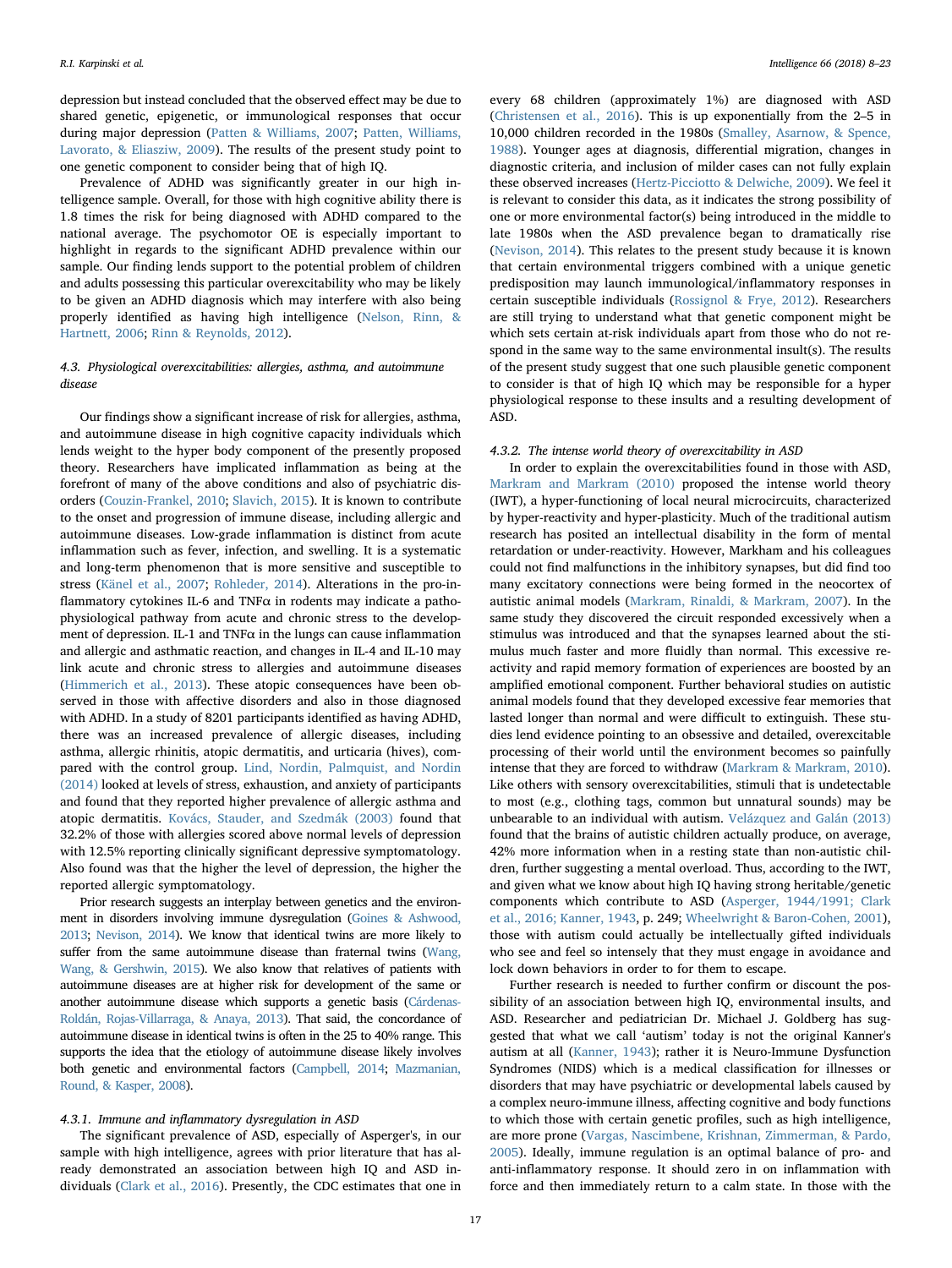overexcitabilities previously discussed, including in those with ASD, this system appears to fail to achieve a balance and thus inflammatory signals create a state of chronic activation. We can see consequences of this dysregulation in the autistic brain that shows astroglial and microglial cells which are enlarged from chronic activation producing an influx of pro-inflammatory signals [\(Morgan et al., 2010;](#page-14-46) [Tetreault et al.,](#page-15-17) [2012\)](#page-15-17). The genes involved appear to be switched on in response to an antigen or trigger early in development, typically between one and three years of age [\(Hallmayer et al., 2011\)](#page-13-42). The autoimmune theory of autism was investigated by surveying both families with autistic children and those with healthy children regarding the prevalence of autoimmune (AI) disease in first-and second-degree relatives ([Comi,](#page-13-43) [Zimmerman, Frye, Law, & Peeden, 1999](#page-13-43)). The authors found that the frequency of disorders in the families with autism was higher than controls, particularly among parents, and especially mothers, of autistic children. [Sweeten, Bowyer, Posey, Halberstadt, and McDougle \(2003\)](#page-15-18) extended these findings by determining the frequency of AI disorders in families that have probands with pervasive developmental disorders (PDDs), including autism, and compared them with families who have a child with an autoimmune disease, and those with a healthy child. They found that autoimmunity was significantly increased in families with PDD compared to those with AI disease and healthy control subjects which is suggestive of a possible association between autism and AI disease. An interesting finding of the study was the increase of autoimmunity in grandmothers and uncles, and mothers and brothers of PDD probands which points to a possible transmission of susceptibility to AI disease from mother to son in the PDD families. This could prove meaningful given that there is a significantly disproportionate prevalence of ASD in boys.

Maternal immune dysregulation in the form of an inflammatory response to infection or an immune disorder, has been shown to be a risk factor for neuropsychiatric disorders in addition to correlating with a later diagnosis of autism [\(Estes & McAllister, 2016\)](#page-13-44). A Danish study, which included nearly 700,000 births over a decade, concluded that a mother's rheumatoid arthritis elevated a child's risk of developing ASD by 80% and the presence of Celiac disease increased the risk 350% ([Abdallah et al., 2012](#page-12-19); [Atladóttir et al., 2009\)](#page-12-20). Similarly, maternal infection in the first and second trimester and the subsequent significant immune activation, increases autism risk ([Atladóttir et al., 2010\)](#page-12-21) and maternal immune activation is an environmental trigger, which has been demonstrated in the lab to induce autism-like behavioral defects in a mouse model [\(Malkova, Collin, Hsiao, Moore, & Patterson, 2012](#page-14-47)).

A recent magnetic resonance spectroscopy (MRS) study revealed that certain autoimmune processes and neuronal network instability can result in cingulate overactivation which induces regulatory inhibitory neuronal processes, resulting in autistic symptoms [\(Van Elst](#page-15-19) [et al., 2014\)](#page-15-19). Findings support a potential role for dysregulated immunoregulatory process and neuroinflammation in the central nervous system. Interestingly, the brain tissue of people with autism showed signs of chronic inflammation in the same areas that exhibited excessive growth. The brain areas that showed hyperproliferation in white matter also revealed inflammation and increased production of proinflammatory and anti-inflammatory cytokines by neuroglia was found ([Morgan et al., 2010](#page-14-46)). [Vargas et al. \(2005\)](#page-15-16) investigated the presence of immune activation in postmortem brain specimens and CSF from subjects with autism. The authors found marked active neuroinflammation in the cerebral cortex and cerebellum of brain tissue of those with autism. This pro-inflammatory process was characterized by a marked cellular activation of microglial and astroglial cells and displayed an altered cytokine pattern. These results suggest that an aberrant immune response in the neuroglia of autistic patients may influence neural function and neural development that may contribute to the onset of autism ([Onore, Careaga, & Ashwood, 2012](#page-14-48); [Tetreault et al., 2012\)](#page-15-17).

Like Kanner, recent research suggests a relationship between high IQ and ASD and there are studies that have demonstrated that autism and autoimmune dysfunction are closely related, however there have been few to no studies that have looked at high cognitive ability as a genetic risk factor for autoimmune dysregulation and resulting autistic symptomatology. We have added to the literature by demonstrating high cognitive ability as a significant and viable variable to be further explored within the field of ASD research. Our present theory of high intelligence as a risk factor for ASD could potentially be disproved if the rate of national prevalence rises significantly beyond the percentage of the population who possess a high cognitive ability. On the other hand, if the rate of ASD levels off and remains at a prevalence comparable to the number of individuals with high cognitive ability (2–3% of the population) then it could feasibly lend further support to the HBHB theory as it pertains to ASD.

# 4.4. Discrepancies among intelligence/health research

There are distinct patterns woven throughout the present results. Based on our demographics, our findings do support prior research that a higher cognitive capacity is predictive of positive outcomes such as higher levels of both educational and financial attainment. However, the following points are essential to consider when evaluating the substantial amount of literature that links increased cognitive ability to a decreased risk of negative physical and mental health outcomes and may serve to offer explanations for the results of our study that seem to contradict those of the popular high intelligence/high system integrity research.

First and foremost, many of the often-cited studies only examine IQ one standard deviation above or below the mean and thus, stop short of including those with very superior (130 and above) intelligence (at or above the 98th percentile) in their analysis. They report a higher risk for negative mental and physical health outcomes in lower IQ and decreased risk with each increase in standard deviation. It is assumed that this trend will continue upward and into the highly-gifted ranges as well (a linear relationship). This is important to note because without including those in the uppermost percentiles of intelligence (at or above two standard deviations above the mean), results cannot be reliably compared against those of the present study. Those we did find which specifically looked at the upper percentiles of intelligence did find associations between mood and anxiety disorders, mania, low self esteem, and the highest levels of IQ, specifically in those with high verbal reasoning ([Gale et al., 2013](#page-13-4); [Lancon et al., 2015;](#page-14-1) [Smith et al., 2015](#page-15-3)). By researchers not including those with gifted IQ in their samples, they may be stopping short of discovering a possible curvilinear relationship or a SLODR-like effect (Deary [& Pagliari, 1991](#page-13-45)) such as ours seems to suggest. If a curvilinear relationship exists, it is likely to manifest closer to the second standard deviation above the mean and upward. Thus, these often-cited studies would fail to observe such a relationship. In comparison, [MacCabe et al. \(2010\)](#page-14-0) found a non-linear association among 900,000 Swedish students who received the lowest, but also those who received the highest grades. Each was at greater risk of developing bipolar disorder as adults. Similarly, [Gale et al. \(2013\)](#page-13-4) reported that a 'reversed-J' shaped association was found in men with the lowest intelligence and the men among the highest intelligence, primarily those with the highest verbal or technical ability, being at the greatest risk of being admitted with pure bipolar disorder. This suggests that more studies should be conducted that specifically include those among the top 2% of intelligence to verify if there is a curvilinear relationship of intelligence to system integrity. Why might IQ and health have a nonlinear relationship? As mentioned, our hyper brain / hyper body theory posits that the overexcitabilities specific to those with high intelligence may put these individuals at risk for hypersensitivity to internal and/or external environmental events. The rumination and worry that accompanies this heightened awareness may contribute to a chronic pattern of fight, flight, or freeze responses which then launch a cascade of immunological events.

Secondly, much of intelligence/psychiatric health studies are based on psychiatric hospital admission records. While this can be a more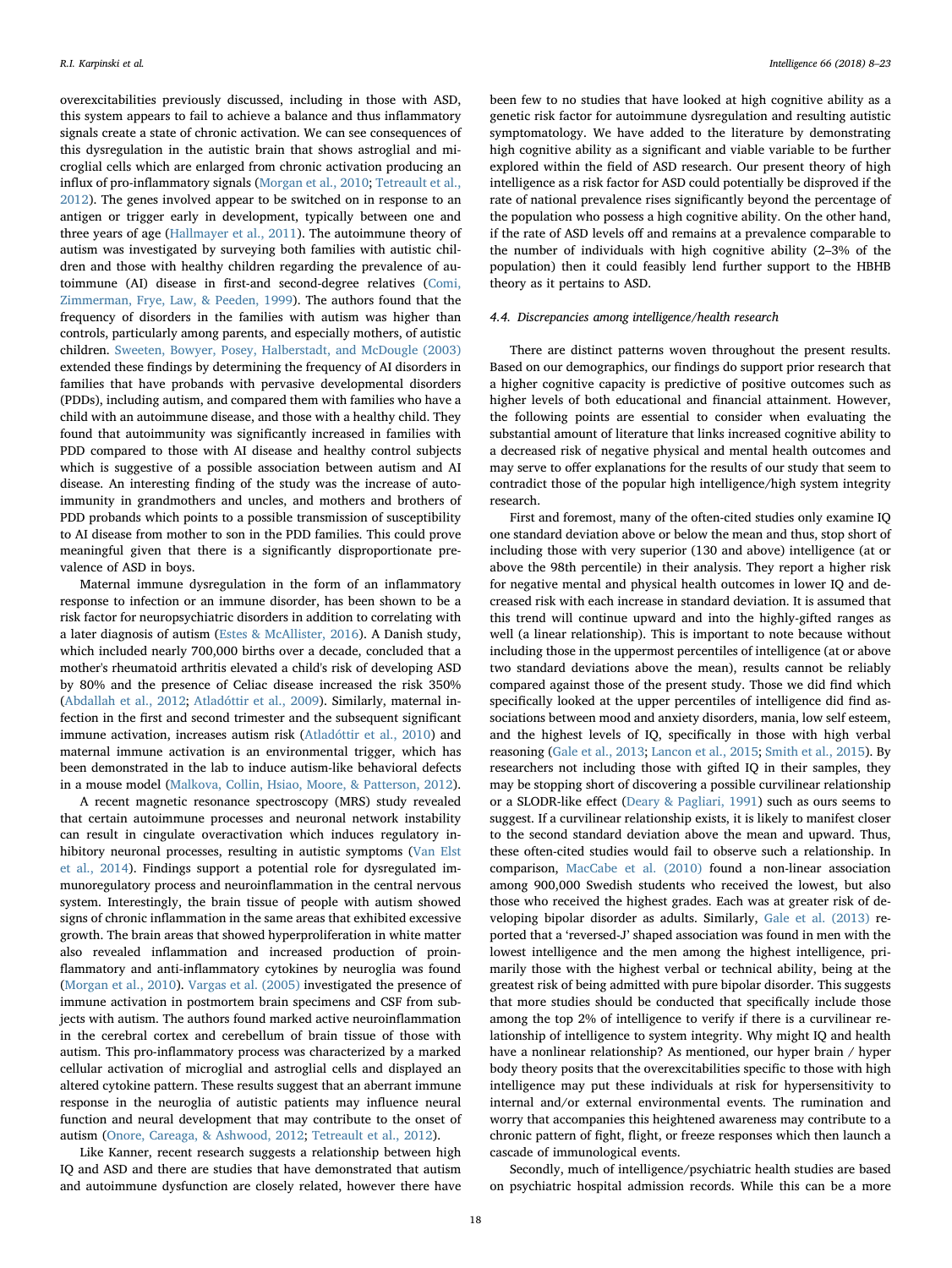objective measure than self-report, it is only likely to include patients with more severe forms of mental illness. Therefore, the relationship found between intelligence and mental disorders in these datasets may overlook those with milder cases of mental illness found among the general population. Further, more severe forms of pathology can cause cognitive impairment and actually mask true intellectual ability ([Bourne et al., 2013;](#page-12-22) [Hammar & Ardal, 2009\)](#page-13-46). Therefore, these studies may be under reporting or missing numbers of those who also have an unidentified, gifted intelligence.

Thirdly, in many studies the physical health disorders examined are vastly different than those we analyzed in the present study which focused most specifically on those that are immunological in nature. For example, most intelligence/health research includes important questions about conditions such as high blood pressure/hypertension, heart disease, cancer and lung disease, general health such as sleep habits and number of doctors visits, and overall fitness health including questions about energy levels and mobility [\(Gottfredson, 2004](#page-13-2); [Lubinski, 1992](#page-14-49)). The present study focused specifically on psychoneuroimmunological processes among those with high intelligence. This makes a direct comparison between much of the current intelligence/health studies and ours impossible.

Finally, the subjective and inconsistent ways in which gifted IQ or achievement is defined and/or quantified across studies must be considered. For example, those which use academic achievement measures in lieu of cognitive tests may exclude those who are twice exceptional which are those who are both highly gifted intellectually while having a concurrent disability (e.g., executive function deficits such as working memory difficulties, etc.) that masks their ability and which may prevent them from achieving to their cognitive potential [\(Baum, 1989;](#page-12-23) [Belgan, 2005](#page-12-23)). Students such as these would likely not be included in the studies looking at high intelligence. For example, it has been shown that as many as 9% of those who receive special education services ([Barnard-Brak et al., 2009](#page-12-24)) and as many as 20% of those who drop out of high school ([Renzulli & Park, 2000\)](#page-14-50) are intellectually gifted.

Of note, prior studies suggest a greater risk for some of the presently examined conditions among those with higher verbal IQ specifically ([Clark et al., 2016;](#page-13-5) [Coplan et al., 2006, 2012](#page-13-14); [Gale et al., 2013](#page-13-4); [MacCabe et al., 2010](#page-14-0); [Penney et al., 2015;](#page-14-8) [Smith et al., 2015](#page-15-3)) and for those who lean toward creative fields such as art, poetry, music, and theater [\(Simonton & Song, 2009\)](#page-15-4) versus those who are gifted in quantitative reasoning [\(Brody & Benbow, 1986; Lubinski, 1992](#page-12-25)). Therefore, any study that includes high intelligence but looks only at those gifted in quantitative reasoning may miss a subset of those with high intelligence who may be at the greatest risk. Our study did not distinguish between these subcategories but future research would likely benefit from doing so.

#### 4.5. Limitations

The present study enjoyed several strengths, such as reliable confirmation of intelligence scores at or above two standard deviations above the mean, and substantial sample size. However, a few limitations should be considered before strong conclusions may be drawn. With the self-report, survey method there is often a risk of selective recollection of data as well as potential over- or under-reporting. However, there are numerous published, peer reviewed articles in highly reputable journals that use a self-report method, including those that use data sets which rely heavily on survey data (e.g., [Der, Batty, &](#page-13-47) [Deary, 2009](#page-13-47); [Wraw et al., 2015](#page-15-0); [Wrulich et al., 2013\)](#page-15-1). Additionally, empirical research has confirmed that self-reported health ratings are reliable and valid measures of health [\(Haapanen, Miilunpalo, Pasanen,](#page-13-48) [Oja, & Vuori, 1997;](#page-13-48) [Liang, 1986](#page-14-51)). It is possible that our participants perceived our interest in the various disorders and responded positively to its presence more or less frequently. However, given their higher than average educational and socioeconomic levels, it is likely that our participants had more than adequate cognitive, financial, and

educational resources to properly assess and research their symptoms in order to reliably self-report both diagnosed and suspected medical conditions.

Although biases can creep into survey data, consistent and relevant patterns can typically be observed, especially among large samples. Our study benefited from a robust sample provided by American Mensa, Ltd. that would be difficult to obtain had the design required us to individually test each participant ourselves. To be considered for inclusion into Mensa, over 200 approved IQ tests are allowed to be submitted in lieu of being tested by Mensa directly. They also allow applicants to provide prior, professionally administered test scores for consideration. Ideally, our sample would include participants of both high and average intelligence who have taken the same intelligence test in order to get more comparative results, however doing so would have limited the sample size significantly.

Lastly, prevalence type and age criteria within national average figures tended to vary somewhat among various agencies and published studies, making exact comparisons across studies more challenging. We closely matched our prevalence type with those used by our national comparison groups and are confident that the strong results herein would likely absorb any minor discrepancies.

#### 4.6. Future research

While the ideal would be to individually test all participants for IQ we found no scientific data that would give reason to discredit Mensa members in any country from being representative of those with high cognitive ability. If, however, the present findings were to be exclusive to the American Mensa population, it would be a worthwhile pursuit to take a closer look at what may be unique about this group that would cause them to report strikingly higher prevalence of the presently discussed disorders. Future work might also compare Mensa groups from other countries to determine if there is consistency of results internationally. This study and the field of PNI as a whole would benefit from research that examines the present variables in other high IQ sample groups where reliable tests scores to differentiate are required, such as in a prestigious university setting or the military, each which would have their own uniquenesses to contribute.

Secondly, due to the strict guidelines set by Mensa for inclusion in the Society, we were able to reliably confirm that participants fell within the top 2% of intelligence. However, because exact scores were not verified, it was difficult to look at within-group differences. A possible way to further explore a curvilinear association is to distinguish between individuals at the second percentile from those who are reliably tested to be in the top 1% of intelligence such as are found in Intertel (the 99th percentile), or Triple Nine Society (99.9th percentile). The literature would benefit from future studies that seek to examine these unique within-group dynamics and differences.

Thirdly, consistent low-grade inflammation is considered a risk factor for neurodegenerative diseases such as Parkinson's and Alzheimer's. Some recent work has shown that connectivity changes (including hyperconnectivity) correlates with amyloid deposition [\(Yi](#page-15-20) [et al., 2015\)](#page-15-20). Our initial data set includes information to be explored in the future regarding reported prevalence of both of these diseases.

Finally, there is great promise in further investigating high IQ as a risk factor for the present variables using well-designed animal studies. A viable mouse model of high cognitive ability already exists. A team of scientists led by Princeton neurobiologist Joe Z. Tsien set out to better understand human cognition by creating a strain of highly intelligent mice they aptly named, "Doogie" after the teenage genius on the TV show, Doogie Howser, MD [\(Tang et al., 1999\)](#page-15-21). They designed these mice by manipulating them to make more of the gene NR2B which encodes the NMDA (N-methyl-p-aspartate) nerve cell receptor, sometimes referred to as the brain's "coincidence detector" ([Tabone & Ramaswami, 2012\)](#page-15-22). This receptor is also said to play a key role in how memories are made [\(Li &](#page-14-52) [Tsien, 2009](#page-14-52)). The researchers were able to demonstrate that these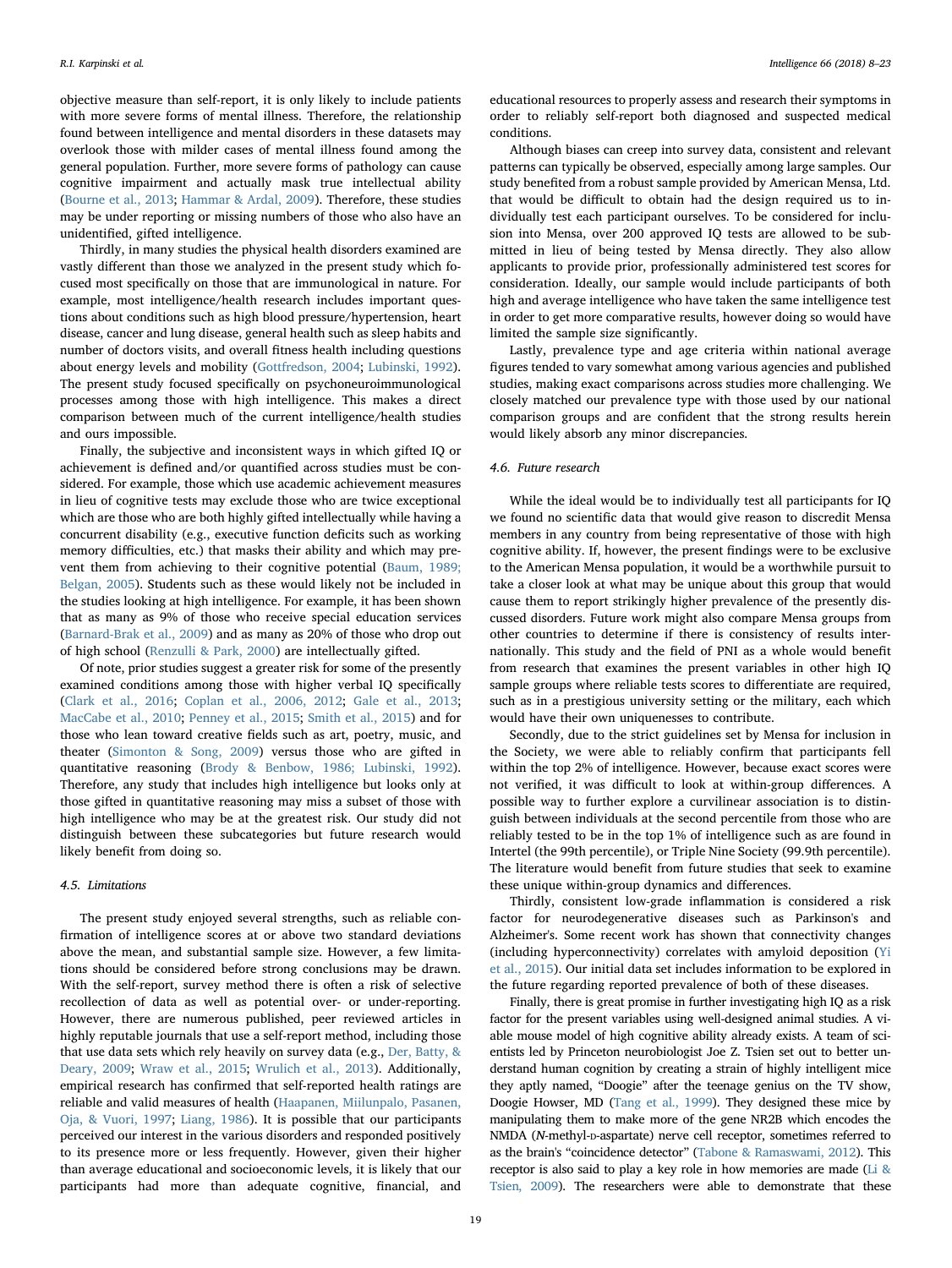transgenic mice consistently made stronger connections, leading them to learn and remember things significantly faster than normal mice ([Han](#page-13-49) [et al., 2013](#page-13-49)). They also exhibited an unusual alertness and excitability, more intense emotional memories of fearful experiences and they remembered them for a longer period of time [\(Wei, Wang, & Kerchner,](#page-15-23) [2001\)](#page-15-23). Making associations and possessing a superior memory are each reflected in the subtests of most measures of human intelligence and are considered among the hallmarks of having a high cognitive ability. In depth psychological and immunological studies using these mice would likely yield promising results that may help further our understanding of PNI processes specifically in those with high intelligence.

# 5. Conclusion

[Tsien \(2016\)](#page-15-24) defines intelligence as, "the ability to self-discover knowledge and patterns from a world full of uncertainties and infinite possibilities," whose mission it is to "solve various problems in their natural and social environments in order to survive and thrive" (p. 2). The highly intelligent individual has a remarkable capacity for seeing and internalizing these vast uncertainties, possibilities, and problems. This gift can either be a catalyst for empowerment and self-actualization or it can be a predictor of dysregulation and debilitation as the present results suggest. If these individuals take in their world in such an overexcitable manner intellectually (hyper brain), then the potential exists for an intense level of physiological processing as well (hyper body).

The hyper brain/hyper body theory is new and as such a number of studies will need to be carried out to better understand its strengths and limitations. Understanding the relationship between high intelligence and illness could have a significant personal and societal impact. In this study, we have presented a plausible, highly testable, theoretical framework that hopes to serve as a springboard for future experimental designs across disciplines. We have provided evidence to demonstrate that those with high intelligence are at significantly greater risk for the examined psychological disorders and physiological diseases; however, more work needs to be done to demonstrate causation. With the recent advancement of the study of intelligence using neuroimaging techniques and full-scale attempts to map the genome combined with the newer research being conducted to better understand psychoneuroimmunological processes, it is possible that we will continue to see vital growth of our understanding in this understudied area. Intelligence research most often focuses on the flashes of lightning seen in this rare population, however in order to serve this group of individuals fully, we must not neglect to acknowledge the rumbles of thunder that follow in the wake of their brilliance.

# Role of funding source

This research did not receive any specific grant from funding agencies in the public, commercial, or not-for-profit sectors.

#### Declaration of conflict of interest

The authors declare no potential conflicts of interest with respect to the research, authorship, and/or publication of this article. None of the authors are associated with the organizations which published the National averages, nor are they members of American Mensa, Ltd. The interpretations and conclusions contained herein do not represent those of American Mensa, Ltd.

# Acknowledgements

This study is based on data from American Mensa, Ltd. whose members graciously volunteered their time to advance research of the intellectually gifted. We thank them for their contribution to this work and especially to Jean Becker for her enthusiastic support. Thank you to Timothy Sampson, Michael A. Woodley of Menie, and our reviewers for your critical insight and helpful feedback.

#### References

- <span id="page-12-19"></span>Abdallah, M., Hougaard, D., Grove, J., Nørgaard-Pedersen, B., Larsen, N., Bonefeld-Jørgensen, E., & Mortensen, E. (2012). O-01 - The role of immune dysfunction in the pathophysiology of autism spectrum disorders: Findings from a Danish historic birth cohort. European Psychiatry, 27, 1. [http://dx.doi.org/10.1016/S0924-9338\(12\)](http://dx.doi.org/10.1016/S0924-9338(12)74101-9) [74101-9](http://dx.doi.org/10.1016/S0924-9338(12)74101-9).
- <span id="page-12-2"></span>[Ader, R. \(2001\). Psychoneuroimmunology.](http://refhub.elsevier.com/S0160-2896(16)30332-4/rf0010) Current Directions in Psychological Science, 10[\(3\), 94](http://refhub.elsevier.com/S0160-2896(16)30332-4/rf0010)–98.
- <span id="page-12-6"></span>American Psychiatric Association (2000). [Diagnostic and statistical manual of mental dis](http://refhub.elsevier.com/S0160-2896(16)30332-4/rf0015)orders [\(4th ed.\). Washington, DC: Author text rev.](http://refhub.elsevier.com/S0160-2896(16)30332-4/rf0015)
- <span id="page-12-3"></span>American Psychiatric Association (2013). [Diagnostic and statistical manual of mental dis](http://refhub.elsevier.com/S0160-2896(16)30332-4/rf0020)orders [\(5th ed.\). Washington, DC: Author](http://refhub.elsevier.com/S0160-2896(16)30332-4/rf0020).
- <span id="page-12-14"></span>Anticevic, A., Cole, M. W., Murray, J. D., Corlett, P. R., Wang, X. J., & Krystal, J. H. (2012). The role of default network deactivation in cognition and disease. Trends in Cognitive Sciences, 16, 584–592. <http://dx.doi.org/10.1016/j.tics.2012.10.008>.
- <span id="page-12-5"></span>Asperger, H. (1991). 'Autistic psychopathology' in childhood. In U. Frith (Ed. & Trans.), Autism and Asperger syndrome (pp. 69–93). Cambridge, England: Cambridge University Press. (Original work published 1944).
- <span id="page-12-20"></span>Atladóttir, H.Ó., Pedersen, M. G., Thorsen, P., Mortensen, P. B., Deleuran, B., Eaton, W. W., & Parner, E. T. (2009). Association of family history of autoimmune diseases and autism spectrum disorders. Pediatrics, 124, 687–694. [http://dx.doi.org/10.1542/](http://dx.doi.org/10.1542/peds.2008-2445) [peds.2008-2445.](http://dx.doi.org/10.1542/peds.2008-2445)
- <span id="page-12-21"></span>Atladóttir, H.Ó., Thorsen, P., Østergaard, L., Schendel, D. E., Lemcke, S., Abdallah, M., & Parner, E. T. (2010). Maternal infection requiring hospitalization during pregnancy and autism spectrum disorders. Journal of Autism and Developmental Disorders, 40, 1423–1430. <http://dx.doi.org/10.1007/s10803-010-1006-y>.
- <span id="page-12-15"></span>Audet, M. C., Jacobson-Pick, S., Wann, B. P., & Anisman, H. (2011). Social defeat promotes specific cytokine variations within the prefrontal cortex upon subsequent aggressive or endotoxin challenges. Brain, Behavior, and Immunity, 25, 1197–1205. [http://dx.doi.org/10.1016/j.bbi.2011.03.010.](http://dx.doi.org/10.1016/j.bbi.2011.03.010)
- <span id="page-12-16"></span>Audet, M. C., Mangano, E. N., & Anisman, H. (2010). Behavior and pro-inflammatory cytokine variations among submissive and dominant mice engaged in aggressive encounters: Moderation by corticosterone reactivity. Frontiers of Behavioral Neuroscience, 4, 1–12. <http://dx.doi.org/10.3389/fnbeh.2010.00156>.
- <span id="page-12-24"></span>[Barnard-Brak, L., Johnsen, S. K., & Pond, A. \(2009, August\).](http://refhub.elsevier.com/S0160-2896(16)30332-4/rf5020) The incidence of potentially [gifted students within a special education population. Presentation at the Biennial World](http://refhub.elsevier.com/S0160-2896(16)30332-4/rf5020) [Conference on Gifted and Talented Children](http://refhub.elsevier.com/S0160-2896(16)30332-4/rf5020)Canada: Vancouver.
- <span id="page-12-23"></span>[Baum, S. \(1989\). Gifted but learning disabled: A puzzling paradox.](http://refhub.elsevier.com/S0160-2896(16)30332-4/rf5010) Preventing School [Failure: Alternative Education for Children and Youth, 34](http://refhub.elsevier.com/S0160-2896(16)30332-4/rf5010)(1), 11-14.
- <span id="page-12-12"></span>Baxter, A. J., Scott, K. M., Ferrari, A. J., Norman, R. E., Vos, T., & Whiteford, H. A. (2014). Challenging the myth of an "epidemic" of common mental disorders: Trends in the global prevalence of anxiety and depression from 1990 and 2010. Depression and Anxiety, 31, 506–516. <http://dx.doi.org/10.1002/da.22230>.
- Belgan, P. (2005). [Misdiagnosis and dual diagnoses of gifted children and adults: ADHD,](http://refhub.elsevier.com/S0160-2896(16)30332-4/rf5015) bipolar, OCD, Asperger'[s, depression, and other disorders.](http://refhub.elsevier.com/S0160-2896(16)30332-4/rf5015) Great Potential Press.
- <span id="page-12-1"></span>Benbow, C. P. (1985). Intellectually gifted students also suffer from immune disorders. Behavioral and Brain Sciences, 8, 42–44. [http://dx.doi.org/10.1017/](http://dx.doi.org/10.1017/S0140525X00001059) [S0140525X00001059.](http://dx.doi.org/10.1017/S0140525X00001059)
- <span id="page-12-4"></span>[Benbow, C. P. \(1986\). Physiological correlates of extreme intellectual precocity.](http://refhub.elsevier.com/S0160-2896(16)30332-4/rf0060) [Neuropsychologia, 24](http://refhub.elsevier.com/S0160-2896(16)30332-4/rf0060), 719–725.
- <span id="page-12-0"></span>Bergman, L. R., Corovic, J., Ferrer-Wreder, L., & Modig, K. (2014). High IQ in early adolescence and career success in adulthood: Findings from a Swedish longitudinal study. Research in Human Development, 11, 165–185. [http://dx.doi.org/10.1080/](http://dx.doi.org/10.1080/15427609.2014.936261) [15427609.2014.936261.](http://dx.doi.org/10.1080/15427609.2014.936261)
- <span id="page-12-11"></span>Blackwell, D. L., Lucas, J. W., & Clarke, T. C. (2014). Summary health statistics for U.S. adults: National Health Interview Survey, 2012. National Center for Health Statistics. Vital Health Stat 10(260). Washington, DC: Author. Retrieved from [https://www.cdc.gov/](https://www.cdc.gov/nchs/data/series/sr_10/sr10_260.pdf) [nchs/data/series/sr\\_10/sr10\\_260.pdf](https://www.cdc.gov/nchs/data/series/sr_10/sr10_260.pdf).
- <span id="page-12-7"></span>Blaxill, M. F. (2004). What's going on? The question of time trends in Autism. Public Health Rep. 119, 536–551. <http://dx.doi.org/10.1016/j.phr.2004.09.003>.
- <span id="page-12-8"></span>[Blumberg, S. J., Bramlett, M. D., Kogan, M. D., Schieve, L. A., Jones, J. R., & Lu, M. C.](http://refhub.elsevier.com/S0160-2896(16)30332-4/rf0075) [\(2013\). Changes in prevalence of parent-reported autism spectrum disorder in school](http://refhub.elsevier.com/S0160-2896(16)30332-4/rf0075)aged US children: 2007 to 2011–2012. [National Health Statistics Reports, 65](http://refhub.elsevier.com/S0160-2896(16)30332-4/rf0075)(20), 1–7.
- <span id="page-12-13"></span>Bouchard, L. L. (2004). An instrument for the measure of Dabrowskian overexcitabilities to identify gifted elementary students. The Gifted Child Quarterly, 48, 339–350. <http://dx.doi.org/10.1177/001698620404800407>.
- <span id="page-12-22"></span>Bourne, C., Aydemir, O., Balanzá-Martínez, V., Bora, E., Brissos, S., Cavanagh, J. T. O., & Goodwin, G. M. (2013). Neuropsychological testing of cognitive impairment in euthymic bipolar disorder: An individual patient data meta-analysis. Acta Psychiatrica Scandinavica, 128, 149–162. [http://dx.doi.org/10.1111/acps.12133.](http://dx.doi.org/10.1111/acps.12133)
- <span id="page-12-25"></span>Brody, L. E., & Benbow, C. P. (1986). Social and emotional adjustment of adolescents extremely talented in verbal or mathematical reasoning. Journal of Youth and Adolescence: A Multidisciplinary Research Publication, 15, 1–18. [http://dx.doi.org/10.](http://dx.doi.org/10.1007/BF02140780) [1007/BF02140780](http://dx.doi.org/10.1007/BF02140780).
- <span id="page-12-9"></span>Brugha, T. S., McManus, S., Bankart, J., Scott, F., Purdon, S., Smith, J., ... Meltzer, H. (2011). Epidemiology of autism spectrum disorders in adults in the community in England. Arch. Gen. Psychiatry, 68(5), 459–465. [http://dx.doi.org/10.1001/](http://dx.doi.org/10.1001/archgenpsychiatry.2011.38) [archgenpsychiatry.2011.38](http://dx.doi.org/10.1001/archgenpsychiatry.2011.38).
- <span id="page-12-18"></span>Campbell, A. W. (2014). Autoimmunity and the gut. Autoimmune Diseases, 2014, 1–12. <http://dx.doi.org/10.1155/2014/152428>.
- <span id="page-12-17"></span>Cárdenas-Roldán, J., Rojas-Villarraga, A., & Anaya, J. M. (2013). How do autoimmune diseases cluster in families? A systematic review and meta-analysis. BMC Medicine, 11(73), 1–22. <http://dx.doi.org/10.1186/1741-7015-11-73>.
- <span id="page-12-10"></span>Centers for Disease Control and Prevention (2013–2015). Tables of Summary Health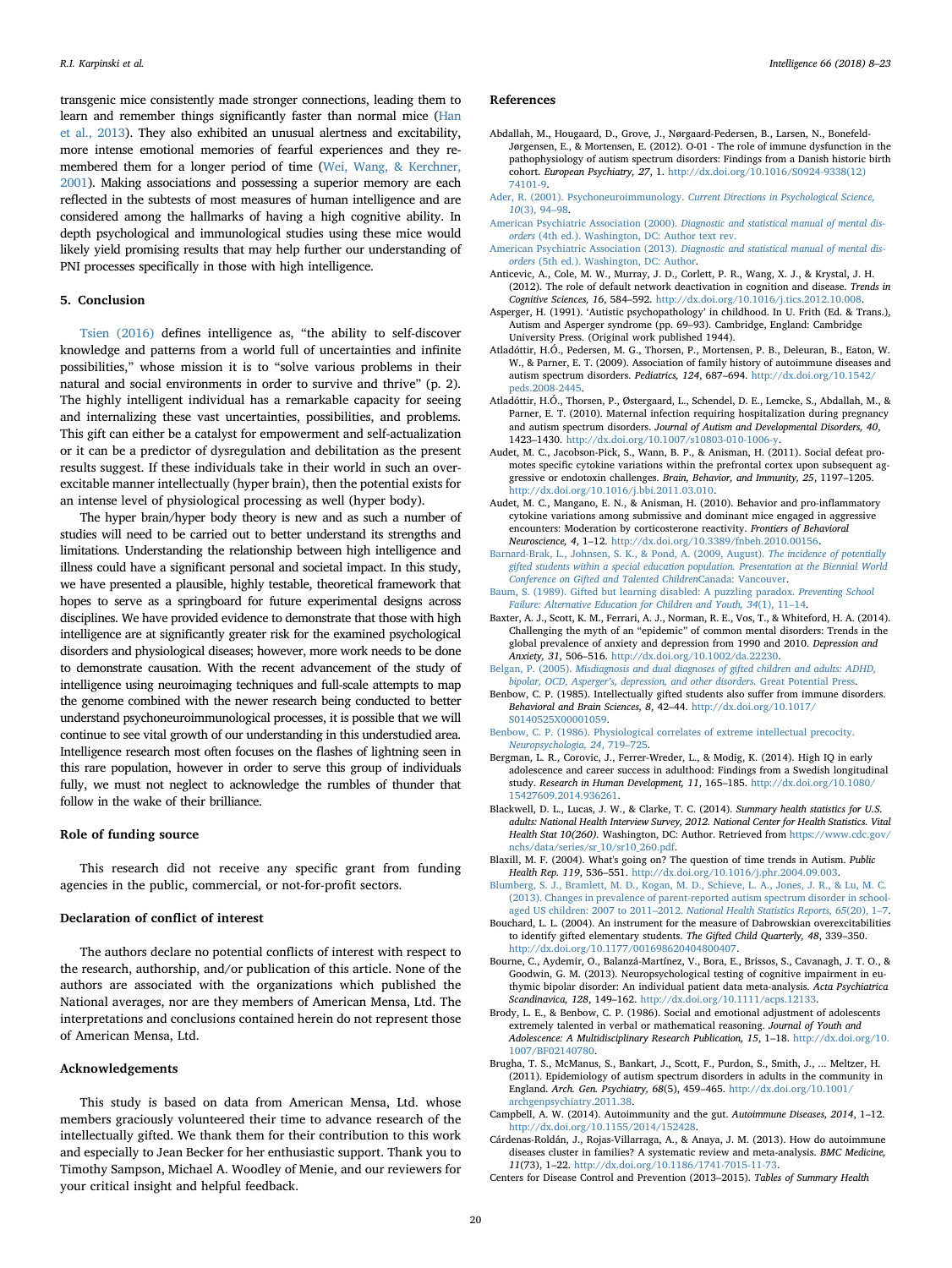- <span id="page-13-28"></span>Centers for Disease Control and Prevention (2015). Summary health statistics for U.S. adults: National Health Interview Survey, 2015. National Center for Health Statistics. Table A-2a. Washington, DC: Author. Retrieved from [https://ftp.cdc.gov/pub/Health\\_](https://ftp.cdc.gov/pub/Health_Statistics/NCHS/NHIS/SHS/2015_SHS_Table_A-2.pdf) Statistics/NCHS/NHIS/SHS/2015 SHS Table A-2.pdf.
- <span id="page-13-11"></span>Chang, H. J., & Kuo, C. C. (2013). Overexcitabilities: Empirical studies and application. Learning and Individual Differences, 23, 53–63. [http://dx.doi.org/10.1016/j.lindif.](http://dx.doi.org/10.1016/j.lindif.2012.10.010) [2012.10.010](http://dx.doi.org/10.1016/j.lindif.2012.10.010).
- <span id="page-13-20"></span>Chen, M. H., Su, T. P., Chen, Y. S., Hsu, J. W., Huang, K. L., Chang, W. H., & Bai, Y. M. (2013). Comorbidity of allergic and autoimmune diseases among patients with ADHD: A nationwide population-based study. Journal of Attention Disorders, 21, 219–227. [http://dx.doi.org/10.1177/1087054712474686.](http://dx.doi.org/10.1177/1087054712474686)
- <span id="page-13-27"></span>Christensen, D. L., Baio, J., Van Naarden Braun, K., Bilder, D., Charles, J., Constantino, J. N., Daniels, J., ... Yeargin-Allsopp, M. (2016). Prevalence and characteristics of autism spectrum disorder in children aged 8 years — Autism and Developmental Disability Network, 11 sites, United States, 2012. MMWR Surveillance Summaries, 65, 1–23. <http://dx.doi.org/10.15585/mmwr.ss6503a1>.
- <span id="page-13-15"></span>[Clark, D. M., & Wells, A. \(1995\). A cognitive model of social phobia. In R. Heimberg, M.](http://refhub.elsevier.com/S0160-2896(16)30332-4/rf0130) [Liebowitz, D. A. Hope, & F. R. Schneier \(Eds.\).](http://refhub.elsevier.com/S0160-2896(16)30332-4/rf0130) Social phobia: Diagnosis, assessment, and treatment (pp. 69–[93\). New York, NY: The Guildford Press](http://refhub.elsevier.com/S0160-2896(16)30332-4/rf0130).
- <span id="page-13-5"></span>Clark, T. K., Lupton, M. K., Fernandez-Pujals, A. M., Starr, J., Davies, G., Cox, S., & McIntosh, A. M. (2016). Common polygenic risk for autism spectrum disorder (ASD) is associated with cognitive ability in the general population. Molecular Psychiatry, 21, 419–425. <http://dx.doi.org/10.1038/mp.2015.12>.
- <span id="page-13-43"></span>Comi, A. M., Zimmerman, A. W., Frye, V. H., Law, P. A., & Peeden, J. N. (1999). Familial clustering of autoimmune disorders and evaluation of medical risk factors in autism. Journal of Child Neurology, 14, 388–394. [http://dx.doi.org/10.1177/](http://dx.doi.org/10.1177/088307389901400608) [088307389901400608](http://dx.doi.org/10.1177/088307389901400608).
- Coplan, J. D., Hodulik, S., Mathew, S. J., Mao, X., Hof, P. R., Gorman, J., & Sungu, D. C. (2012). The relationship between intelligence and anxiety: An association with subcortical white matter metabolism. Frontiers in Evolutionary Neuroscience, 3, 1–7. [http://dx.doi.org/10.3389/fnevo.2011.00008.](http://dx.doi.org/10.3389/fnevo.2011.00008)
- <span id="page-13-14"></span>Coplan, J. D., Mathew, S. J., Mao, X., Smith, E. L. P., Hof, P. R., Coplan, P. M., & Shungu, D. C. (2006). Decreased choline and creatine concentrations in centrum semiovale in patients with generalized anxiety disorder: Relationship to IQ and early trauma. Psychiatry Research: Neuroimaging, 147, 27–39. [http://dx.doi.org/10.1016/j.](http://dx.doi.org/10.1016/j.pscychresns.2005.12.011) [pscychresns.2005.12.011.](http://dx.doi.org/10.1016/j.pscychresns.2005.12.011)
- <span id="page-13-21"></span>Cordeiro, M. L., Farias, A. C., Cunha, A., Benko, C. R., Farias, L. G., Costa, M. T., & McCracken, J. T. (2011). Co-Occurrence of ADHD and high IQ: A case series empirical study. Journal of Attention Disorders, 15, 485–490. [http://dx.doi.org/10.1177/](http://dx.doi.org/10.1177/1087054710370569) [1087054710370569.](http://dx.doi.org/10.1177/1087054710370569)
- <span id="page-13-37"></span>Couzin-Frankel, J. (2010). Inflammation bares a dark side. Science, 330, 1621. [http://dx.](http://dx.doi.org/10.1126/science.330.6011.162110) [doi.org/10.1126/science.330.6011.162110](http://dx.doi.org/10.1126/science.330.6011.162110).
- <span id="page-13-12"></span>[Dabrowski, K. \(1964a\). 0 psychoterapii nerwic i psychonerwic w oparciu o teorie de](http://refhub.elsevier.com/S0160-2896(16)30332-4/rf0165)[zintegracji pszytywnej. \[Psychotherapy of neuroses and psychoneuroses based on the](http://refhub.elsevier.com/S0160-2896(16)30332-4/rf0165) [theory of positive disintegration.\] Part 1.](http://refhub.elsevier.com/S0160-2896(16)30332-4/rf0165) Zdrowie Psychiczne, 5, 19–26.
- [Dabrowski, K. \(1964b\). 0 psychoterapii nerwic i psychonerwic w oparciu o teorie de](http://refhub.elsevier.com/S0160-2896(16)30332-4/rf0170)[zintegracji pozytywneg. \[Psychotherapy of neuroses and psychoneuroses based on](http://refhub.elsevier.com/S0160-2896(16)30332-4/rf0170) [the theory of positive disintegration.\] Part 2.](http://refhub.elsevier.com/S0160-2896(16)30332-4/rf0170) Zdrowie Psychiczne, 5, 59–67.
- [Dabrowski, K. \(1966\). The theory of positive disintegration.](http://refhub.elsevier.com/S0160-2896(16)30332-4/rf0175) International Journal of [Psychiatry, 2](http://refhub.elsevier.com/S0160-2896(16)30332-4/rf0175), 229–244.
- <span id="page-13-13"></span>Dą[browski, K. \(1976\). On the philosophy of development through positive disintegration](http://refhub.elsevier.com/S0160-2896(16)30332-4/rf0180) and secondary integration. [Dialectics and Humanism, 3](http://refhub.elsevier.com/S0160-2896(16)30332-4/rf0180), 131–144.
- <span id="page-13-36"></span>Dean, B., Tawadros, N., Scarr, E., & Gibbons, A. S. (2010). Regionally-specific changes in levels of tumour necrosis factor in the dorsolateral prefrontal cortex obtained postmortem from subjects with major depressive disorder. Journal of Affective Disorders, 120, 245–248. <http://dx.doi.org/10.3389/fnevo.2011.00008>.
- <span id="page-13-45"></span>Deary, I. J., & Pagliari, C. (1991). The strength of g at different levels of ability: Have Detterman and Daniel rediscovered Spearman's "law of diminishing returns"? Intelligence, 15, 247–250. [http://dx.doi.org/10.1016/0160-2896\(91\)90033-A.](http://dx.doi.org/10.1016/0160-2896(91)90033-A)
- <span id="page-13-47"></span>Der, G., Batty, G. D., & Deary, I. J. (2009). The association between IQ in adolescence and a range of health outcomes at 40 in the 1979 US National Longitudinal Study of Youth. Intelligence, 37, 573–580. <http://dx.doi.org/10.1016/j.intell.2008.12.002>.
- <span id="page-13-33"></span>Ehrenwald, J. (1984). [Anatomy of genius: Split brains and global minds.](http://refhub.elsevier.com/S0160-2896(16)30332-4/rf0205) New York, NY: [Human Sciences Press](http://refhub.elsevier.com/S0160-2896(16)30332-4/rf0205).
- <span id="page-13-44"></span>Estes, M. L., & McAllister, A. K. (2016). Maternal immune activation: Implications for neuropsychiatric disorders. Science, 353(6301), 772–777. [http://dx.doi.org/10.](http://dx.doi.org/10.1126/science.aag3194) [1126/science.aag3194](http://dx.doi.org/10.1126/science.aag3194).
- <span id="page-13-32"></span>Fombonne, E. (2005). Epidemiology of autistic disorder and other pervasive developmental disorders. The Journal of Clinical Psychiatry, 66, 3–8. [http://dx.doi.org/10.](http://dx.doi.org/10.1203/PDR.0b013e31819e7203) [1203/PDR.0b013e31819e7203.](http://dx.doi.org/10.1203/PDR.0b013e31819e7203)
- Frith, U. (1991). Asperger and his syndrome. In U. Frith (Ed.). Autism and Asperger Syndrome (pp. 1–36). Cambridge: Cambridge University Press. [http://dx.doi.org/10.](http://dx.doi.org/10.1017/CBO9780511526770.001) [1017/CBO9780511526770.001.](http://dx.doi.org/10.1017/CBO9780511526770.001)
- <span id="page-13-4"></span>Gale, C. R., Batty, G. D., McIntosh, A. M., Porteous, D. J., Deary, I. J., & Rasmussen, F. (2013). Is bipolar disorder more common in highly intelligent people? A cohort study of a million men. Molecular Psychiatry, 18(2), 190–194. [http://dx.doi.org/10.1038/](http://dx.doi.org/10.1038/mp.2012.26) [mp.2012.26.](http://dx.doi.org/10.1038/mp.2012.26)
- <span id="page-13-1"></span>Gale, C. R., Batty, G. D., Tynelius, P., Deary, I. J., & Rasmussen, F. (2010). Intelligence in early adulthood and subsequent hospitalization for mental disorders. Epidemiology, 21(1), 70–77. [http://dx.doi.org/10.1097/EDE.0b013e3181c17da8.](http://dx.doi.org/10.1097/EDE.0b013e3181c17da8)
- <span id="page-13-0"></span>Gale, C. R., Hatch, S. L., Batty, G. D., & Deary, I. J. (2009). Intelligence in childhood and risk of psychological distress in adulthood: The 1958 National Child Development Survey and the 1970 British Cohort Study. Intelligence, 37, 592–599. [http://dx.doi.](http://dx.doi.org/10.1016/j.intell.2008.09.002) [org/10.1016/j.intell.2008.09.002](http://dx.doi.org/10.1016/j.intell.2008.09.002).

<span id="page-13-34"></span>[Gallagher, J. J. \(1958\). Peer acceptance of highly gifted children in elementary school.](http://refhub.elsevier.com/S0160-2896(16)30332-4/rf0235)

[The Elementary School Journal, 58](http://refhub.elsevier.com/S0160-2896(16)30332-4/rf0235), 465–470.

- <span id="page-13-10"></span>[Gere, D. R., Capps, S. C., Mitchell, D. W., & Grubbs, E. \(2009\). Sensory sensitivities of](http://refhub.elsevier.com/S0160-2896(16)30332-4/rf0240) gifted children. [American Journal of Occupational Therapy, 63](http://refhub.elsevier.com/S0160-2896(16)30332-4/rf0240), 288–295.
- <span id="page-13-17"></span>[Glaser, R., Kiecolt-Glaser, J. K., Bonneau, R. H., Malarkey, W., Kennedy, S., & Hughes, J.](http://refhub.elsevier.com/S0160-2896(16)30332-4/rf0245) [\(1992\). Stress-induced modulation of the immune response to recombinant hepatitis](http://refhub.elsevier.com/S0160-2896(16)30332-4/rf0245) B vaccine. [Psychosomatic Medicine, 54](http://refhub.elsevier.com/S0160-2896(16)30332-4/rf0245), 22–29.
- <span id="page-13-40"></span>Goines, P. E., & Ashwood, P. (2013). Cytokine dysregulation in autism spectrum disorders (ASD): Possible role of the environment. Neurotoxicology and Teratology, 36, 67–81. [http://dx.doi.org/10.1016/j.ntt.2012.07.006.](http://dx.doi.org/10.1016/j.ntt.2012.07.006)
- <span id="page-13-25"></span>González, H. M., Vega, W. A., Williams, D. R., Tarraf, W., West, B. T., & Neighbors, H. M. (2010). Depression care in the United States: Too little for too few. Archives of General Psychiatry, 67, 37–46. <http://dx.doi.org/10.1001/arcgenpsychiatry.2009.168>.
- <span id="page-13-6"></span>Gottfredson, L. S. (1997). Mainstream science on intelligence: An editorial with 52 signatories, history, and bibliography (Reprinted from The Wall Street Journal, 1994). Intelligence, 24, . [http://dx.doi.org/10.1016/s0160-2896\(97\)90011-8](http://dx.doi.org/10.1016/s0160-2896(97)90011-8) (1997)).
- <span id="page-13-2"></span>[Gottfredson, L. S. \(2004\). Intelligence: Is it the epidemiologists' elusive](http://refhub.elsevier.com/S0160-2896(16)30332-4/rf0265) "fundamental cause" [of social class inequalities in health?](http://refhub.elsevier.com/S0160-2896(16)30332-4/rf0265) Journal of Personality and Social [Psychology, 86](http://refhub.elsevier.com/S0160-2896(16)30332-4/rf0265), 174–199.
- <span id="page-13-22"></span>Gottfried, C., Bambini-Junior, V., Francis, F., Riesgo, R., & Savino, W. (2015). The impact of neuroimmune alterations in autism spectrum disorder. Frontiers in Psychiatry, 6, 121. [http://dx.doi.org/10.3389/fpsyt.2015.00121.](http://dx.doi.org/10.3389/fpsyt.2015.00121)
- <span id="page-13-48"></span>[Haapanen, N., Miilunpalo, S., Pasanen, M., Oja, P., & Vuori, I. \(1997\). Agreement be](http://refhub.elsevier.com/S0160-2896(16)30332-4/rf0275)[tween questionnaire data and medical records of chronic diseases in middle-aged and](http://refhub.elsevier.com/S0160-2896(16)30332-4/rf0275) elderly Finnish men and women. [American Journal of Epidemiology, 145](http://refhub.elsevier.com/S0160-2896(16)30332-4/rf0275), 762–769.
- <span id="page-13-42"></span>Hallmayer, J., Cleveland, S., Torres, A., Phillips, J., Cohen, B., Torigoe, T., & Lotspeich, L. (2011). Genetic heritability and shared environmental factors among twin pairs with autism. Archives of General Psychiatry, 68, 1095–1102. [http://dx.doi.org/10.1001/](http://dx.doi.org/10.1001/archgenpsychiatry.2011.76) [archgenpsychiatry.2011.76](http://dx.doi.org/10.1001/archgenpsychiatry.2011.76).
- <span id="page-13-35"></span>Hamilton, J. P., Farmer, M., Fogelman, P., & Gotlib, I. H. (2015). Depressive rumination, the default-mode network, and the dark matter of clinical neuroscience. Biological Psychiatry, 78, 224–230. <http://dx.doi.org/10.1016/j.biopsych.2015.02.020>.
- <span id="page-13-46"></span>Hammar, A., & Ardal, G. (2009). Cognitive functioning in major depression—A summary. Frontiers in Human Neuroscience, 3, 26. [http://dx.doi.org/10.3389/neuro.09.026.](http://dx.doi.org/10.3389/neuro.09.026.2009) [2009.](http://dx.doi.org/10.3389/neuro.09.026.2009)
- <span id="page-13-49"></span>Han, X., Chen, M., Wang, F., Windrem, M., Wang, S., Shanz, S., & Silva, A. J. (2013). Forebrain engraftment by human glial progenitor cells enhances synaptic plasticity and learning in adult mice. Cell Stem Cell, 12, 342–353. [http://dx.doi.org/10.1016/j.](http://dx.doi.org/10.1016/j.stem.2012.12.015) [stem.2012.12.015](http://dx.doi.org/10.1016/j.stem.2012.12.015).
- <span id="page-13-29"></span>Han, Y.-Y., Forno, E., Gogna, M., & Celedón, J. C. (2016). Obesity and rhinitis in a nationwide study of children and adults in the United States. The Journal of Allergy and Clinical Immunology, 137, 1460–1465. [http://dx.doi.org/10.1016/j.jaci.2015.12.](http://dx.doi.org/10.1016/j.jaci.2015.12.1307) [1307.](http://dx.doi.org/10.1016/j.jaci.2015.12.1307)
- <span id="page-13-30"></span>[Harpaz-Rotem, I., Leslie, D. L., Martin, A., & Rosenheck, R. A. \(2005\). Changes in child](http://refhub.elsevier.com/S0160-2896(16)30332-4/rf0305) [and adolescent inpatient psychiatric admission diagnoses between 1995 and 2000.](http://refhub.elsevier.com/S0160-2896(16)30332-4/rf0305) [Social Psychiatry and Psychiatric Epidemiology, 40](http://refhub.elsevier.com/S0160-2896(16)30332-4/rf0305), 642–647.
- <span id="page-13-31"></span>[Harpaz-Rotem, I., & Rosenheck, R. A. \(2004\). Changes in outpatient psychiatric diagnosis](http://refhub.elsevier.com/S0160-2896(16)30332-4/rf0310) [in privately insured children and adolescents from 1995 to 2000.](http://refhub.elsevier.com/S0160-2896(16)30332-4/rf0310) Child Psychiatry and [Human Development, 34](http://refhub.elsevier.com/S0160-2896(16)30332-4/rf0310), 329–340.
- <span id="page-13-41"></span>Hertz-Picciotto, I., & Delwiche, L. (2009). The rise in autism and the role of age at diagnosis. Epidemiology, 20, 84–90. [http://dx.doi.org/10.1097/EDE.](http://dx.doi.org/10.1097/EDE.0b013e3181902d15) [0b013e3181902d15](http://dx.doi.org/10.1097/EDE.0b013e3181902d15).
- <span id="page-13-19"></span>[Hildreth, E. A. \(1966\). Some common allergic emergencies.](http://refhub.elsevier.com/S0160-2896(16)30332-4/rf0320) The Medical Clinics of North [America, 50](http://refhub.elsevier.com/S0160-2896(16)30332-4/rf0320), 1313–1324.
- <span id="page-13-39"></span>Himmerich, H., Fischer, J., Bauer, K., Kirkby, K. C., Sack, U., & Krugel, U. (2013). Stressinduced cytokine changes in rats. European Cytokine Network, 24, 97–103. [http://dx.](http://dx.doi.org/10.1684/ecn.2013.0338) [doi.org/10.1684/ecn.2013.0338](http://dx.doi.org/10.1684/ecn.2013.0338).
- <span id="page-13-3"></span>[Jackson, P. S., & Peterson, J. \(2003\). Depressive disorder in highly gifted adolescents.](http://refhub.elsevier.com/S0160-2896(16)30332-4/rf0330) [Journal of Secondary Gifted Education, 14](http://refhub.elsevier.com/S0160-2896(16)30332-4/rf0330), 175–186.
- <span id="page-13-9"></span>Jamison, K. R. (1993). Touched with fi[re: Manic-depressive illness and the artistic tempera](http://refhub.elsevier.com/S0160-2896(16)30332-4/rf0335)ment. [New York, NY: Free Press.](http://refhub.elsevier.com/S0160-2896(16)30332-4/rf0335)
- <span id="page-13-7"></span>Jauk, E., Benedek, M., Dunst, B., & Neubauer, A. C. (2013). The relationship between intelligence and creativity: New support for the threshold hypothesis by means of empirical breakpoint detection. Intelligence, 41, 212–221. [http://dx.doi.org/10.1016/](http://dx.doi.org/10.1016/j.intell.2013.03.003) [j.intell.2013.03.003](http://dx.doi.org/10.1016/j.intell.2013.03.003).
- <span id="page-13-38"></span>Känel, R. V., Hepp, U., Kraemer, B., Traber, R., Keel, M., Mica, L., & Schnyder, U. (2007). Evidence for low-grade systemic proinflammatory activity in patients with posttraumatic stress disorder. Journal of Psychiatric Research, 41, 744–752. [http://dx.doi.](http://dx.doi.org/10.1016/j.jpsychires.2006.06.009) [org/10.1016/j.jpsychires.2006.06.009.](http://dx.doi.org/10.1016/j.jpsychires.2006.06.009)
- <span id="page-13-23"></span>[Kanner, L. \(1943\). Autistic disturbances of a](http://refhub.elsevier.com/S0160-2896(16)30332-4/rf0350)ffective contact. Nervous Child: Journal of [Psychopathology, Psychotherapy, Mental Hygiene, and Guidance of the Child, 2](http://refhub.elsevier.com/S0160-2896(16)30332-4/rf0350), 217–250.
- <span id="page-13-8"></span>Karwowski, M., Dul, J., Gralewski, J., Jauk, E., Jankowska, D. M., Gajda, A., ... Benedek, M. (2016). Is creativity without intelligence possible? A necessary condition analysis. Intelligence, 57, 105–117. [http://dx.doi.org/10.1016/j.intell.2016.04.006.](http://dx.doi.org/10.1016/j.intell.2016.04.006)
- <span id="page-13-16"></span>Kessler, R. C., Adler, L., Barkley, R., Biederman, J., Conners, C. K., Demler, O., ... Spencer, T. (2006). The prevalence and correlates of adult ADHD in the United States: Results from the National Comorbidity Survey Replication. American Journal of Psychiatry, 163, 716–723. [http://dx.doi.org/10.1176/appi.ajp.163.4.716.](http://dx.doi.org/10.1176/appi.ajp.163.4.716)
- <span id="page-13-26"></span>Kessler, R. C., Chiu, W. T., Demler, O., & Walters, E. E. (2005). Prevalence, severity, and comorbidity of twelve-month DSM-IV disorders in the National Comorbidity Survey Replication (NCS-R). Archives of General Psychiatry, 62, 617–627. [http://dx.doi.org/](http://dx.doi.org/10.1001/archpsyc.62.6.617) [10.1001/archpsyc.62.6.617.](http://dx.doi.org/10.1001/archpsyc.62.6.617)
- <span id="page-13-18"></span>[Kiecolt-Glaser, J. K., Glaser, R., Gravenstein, S., Malarkey, W. B., & Sheridan, J. \(1996\).](http://refhub.elsevier.com/S0160-2896(16)30332-4/rf0370) [Chronic stress alters the immune response to in](http://refhub.elsevier.com/S0160-2896(16)30332-4/rf0370)fluenza virus vaccine in older adults. [Proceedings of the National Academy of Sciences, 93](http://refhub.elsevier.com/S0160-2896(16)30332-4/rf0370), 3043–3047.
- <span id="page-13-24"></span>[Kittleson, M. \(1997\). Determining e](http://refhub.elsevier.com/S0160-2896(16)30332-4/rf0375)ffective follow-up of e-mail surveys. American Journal [of Health Behavior, 21](http://refhub.elsevier.com/S0160-2896(16)30332-4/rf0375), 193–196.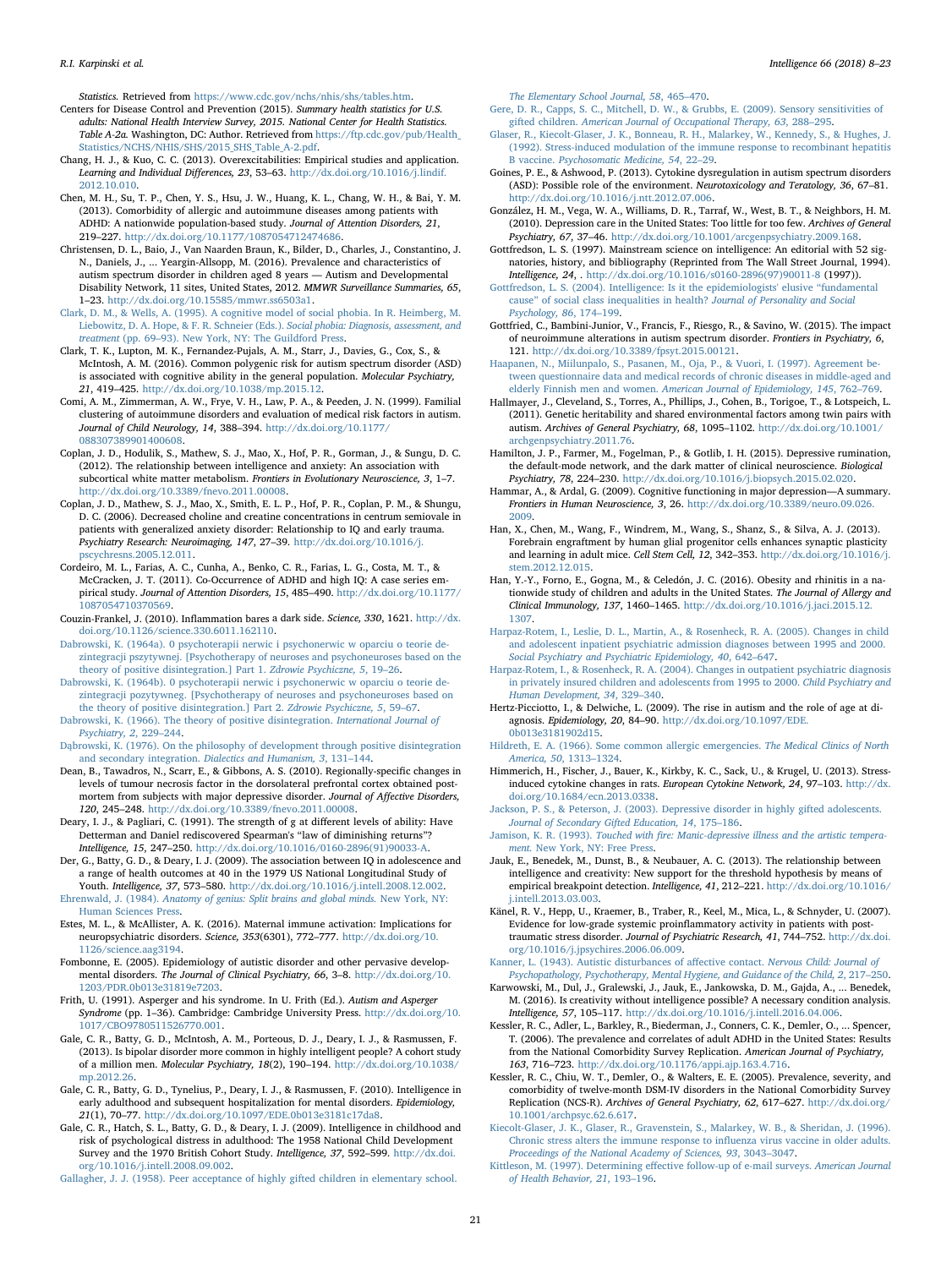- <span id="page-14-41"></span>Kovács, M., Stauder, A., & Szedmák, S. (2003). Severity of allergic complaints, the importance of depressed mood. Journal of Psychosomatic Research, 54, 549–557. [http://](http://dx.doi.org/10.1016/S0022-3999(02)00477-4) [dx.doi.org/10.1016/S0022-3999\(02\)00477-4.](http://dx.doi.org/10.1016/S0022-3999(02)00477-4)
- <span id="page-14-16"></span>Kronfol, Z. (2002). Immune dysregulation in major depression: A critical review of existing evidence. International Journal of Neuropsychopharmacology, 5, 333–343. [http://](http://dx.doi.org/10.1017/s1461145702003024) [dx.doi.org/10.1017/s1461145702003024.](http://dx.doi.org/10.1017/s1461145702003024)
- <span id="page-14-11"></span>Kuehner, C., & Weber, I. (1999). Responses to depression in unipolar depressed patients: An investigation of Nolen-Hoeksema's response styles theory. Psychological Medicine, 29, 1323–1333. [http://dx.doi.org/10.1017/S1461145708009516.](http://dx.doi.org/10.1017/S1461145708009516)
- <span id="page-14-4"></span>Kyaga, S., Lichtenstein, P., Boman, M., Hultman, C., Långström, N., & Landén, M. (2011). Creativity and mental disorder: family study of 300,000 people with severe mental disorder. The British Journal of Psychiatry: the Journal of Mental Science, 199, 373–379. <http://dx.doi.org/10.1192/bjp.bp.110.085316>.
- <span id="page-14-1"></span>Lancon, C., Martinelli, M., Michel, P., Debals, M., Auquier, P., Guedj, E., & Boyer, L. (2015). Psychiatric comorbidities and quality of life in adult individuals with high potential: Relationships with self-esteem. Presse Medicale (Paris, France: 1983), 44, 177–184. <http://dx.doi.org/10.1016/j.lpm.2014.11.018>.
- <span id="page-14-31"></span>Leuchter, A. F., Cook, I. A., Hunter, A. M., Cai, C. C., & Horvath, S. (2012). Resting-state quantitative electroencephalography reveals increased neurophysiologic connectivity in depression. PLoS One, 7(2), [http://dx.doi.org/10.1371/journal.pone.0032508.](http://dx.doi.org/10.1371/journal.pone.0032508)
- <span id="page-14-52"></span>Li, F., & Tsien, J. Z. (2009). Memory and the NMDA receptors. New England Journal of Medicine, 361, 302. [http://dx.doi.org/10.1056/NEJMcibr0902052.](http://dx.doi.org/10.1056/NEJMcibr0902052)
- <span id="page-14-51"></span>[Liang, J. \(1986\). Self-reported physical health among aged adults.](http://refhub.elsevier.com/S0160-2896(16)30332-4/rf0415) Journal of Gerontology, 41[, 248](http://refhub.elsevier.com/S0160-2896(16)30332-4/rf0415)–260.
- <span id="page-14-40"></span>Lind, N., Nordin, M., Palmquist, E., & Nordin, S. (2014). Psychological distress in asthma and allergy: The Västerbotten Environmental Health Study. Psychology, Health & Medicine, 19, 316–323. <http://dx.doi.org/10.1080/13548506.2013.806814>.
- <span id="page-14-23"></span>[Liu, A. H., Jaramillo, R., Sicherer, S. H., Wood, R. A., Bock, A. B., Burks, A. W., ... Zeldin,](http://refhub.elsevier.com/S0160-2896(16)30332-4/rf0425) [D. C. \(2010\). National prevalence and risk factors for food allergy and relationships to](http://refhub.elsevier.com/S0160-2896(16)30332-4/rf0425) [asthma: Results from the National Health and Nutrition Examination Survey](http://refhub.elsevier.com/S0160-2896(16)30332-4/rf0425) 2005–2006. [The Journal of Allergy and Clinical Immunology, 126](http://refhub.elsevier.com/S0160-2896(16)30332-4/rf0425), 798–806.
- <span id="page-14-49"></span>Lubinski, D. (1992). Some bodily and medical correlates of mathematical giftedness and commensurate levels of socioeconomic status. Intelligence, 16, 99–115. [http://dx.doi.](http://dx.doi.org/10.1016/0160-2896(92)90027-O) [org/10.1016/0160-2896\(92\)90027-O.](http://dx.doi.org/10.1016/0160-2896(92)90027-O)
- <span id="page-14-5"></span>[Ludwig, A. M. \(1992\). Creative achievement and psychopathology: Comparison among](http://refhub.elsevier.com/S0160-2896(16)30332-4/rf0435) professions. [American Journal of Psychotherapy, 46](http://refhub.elsevier.com/S0160-2896(16)30332-4/rf0435), 330–356.
- Ludwig, A. M. (1995). The price [of greatness: Resolving the creativity and madness con](http://refhub.elsevier.com/S0160-2896(16)30332-4/rf0440)troversy. [New York, NY: Guilford Press](http://refhub.elsevier.com/S0160-2896(16)30332-4/rf0440).
- <span id="page-14-20"></span>Lyall, K., Van de Water, J., Ashwood, P., & Hertz-Picciotto, I. (2015). Asthma and allergies in children with autism spectrum disorders: results from the CHARGE study. Autism Research, 8, 567–574. [http://dx.doi.org/10.1002/aur.1471.](http://dx.doi.org/10.1002/aur.1471)
- <span id="page-14-0"></span>MacCabe, J. H., Lambe, M. P., Cnattingius, S., Sham, P. C., David, A. S., Reichenberg, A., & Hultman, C. M. (2010). Excellent school performance at age 16 and risk of adult bipolar disorder: National cohort study. The British Journal of Psychiatry, 196, 109–115. [http://dx.doi.org/10.1192/bjp.bp.108.060368.](http://dx.doi.org/10.1192/bjp.bp.108.060368)
- <span id="page-14-47"></span>Malkova, N. V., Collin, Z. Y., Hsiao, E. Y., Moore, M. J., & Patterson, P. H. (2012). Maternal immune activation yields offspring displaying mouse versions of the three core symptoms of autism. Brain, Behavior, and Immunity, 26(4), 607–616. [http://dx.](http://dx.doi.org/10.1016/j.bbi.2012.01.011) [doi.org/10.1016/j.bbi.2012.01.011.](http://dx.doi.org/10.1016/j.bbi.2012.01.011)
- <span id="page-14-10"></span>Marchetti, I., Koster, E. H., Sonuga-Barke, E. J., & De Raedt, R. (2012). The default mode network and recurrent depression: A neurobiological model of cognitive risk factors. Neuropsychology Review, 22, 229–251. [http://dx.doi.org/10.1007/s11065-012-](http://dx.doi.org/10.1007/s11065-012-9199-9) [9199-9.](http://dx.doi.org/10.1007/s11065-012-9199-9)
- <span id="page-14-45"></span>Markram, H., Rinaldi, T., & Markram, K. (2007). The intense world syndrome—An alternative hypothesis for autism. Frontiers in Neuroscience, 1, 77–96. [http://dx.doi.org/](http://dx.doi.org/10.3389/neuro.01.1.1.006.2007) [10.3389/neuro.01.1.1.006.2007.](http://dx.doi.org/10.3389/neuro.01.1.1.006.2007)
- <span id="page-14-28"></span>Markram, K., & Markram, H. (2010). The intense world theory—A unifying theory of the neurobiology of autism. Frontiers in Human Neuroscience, 4, 1–29. [http://dx.doi.org/](http://dx.doi.org/10.3389/fnhum.2010.00224) [10.3389/fnhum.2010.00224](http://dx.doi.org/10.3389/fnhum.2010.00224).
- <span id="page-14-43"></span>Mazmanian, S. K., Round, J. L., & Kasper, D. L. (2008). A microbial symbiosis factor prevents intestinal inflammatory disease. Nature, 453, 620–625. [http://dx.doi.org/](http://dx.doi.org/10.1038/nature07008) [10.1038/nature07008](http://dx.doi.org/10.1038/nature07008).
- <span id="page-14-30"></span>McEwen, B. S. (2000). Allostasis and allostatic load: Implications for neuropsychopharmacology. Neuropsychopharmacology, 22, 108–124. [http://dx.doi.org/10.1016/](http://dx.doi.org/10.1016/S0893-133X(99)00129-3) [S0893-133X\(99\)00129-3.](http://dx.doi.org/10.1016/S0893-133X(99)00129-3)
- <span id="page-14-6"></span>[Mendaglio, S. \(2008\). Dabrowski's theory of positive disintegration: A personality theory](http://refhub.elsevier.com/S0160-2896(16)30332-4/rf0495) [for the 21st century. In S. Mendaglio \(Ed.\).](http://refhub.elsevier.com/S0160-2896(16)30332-4/rf0495) Dabrowski's theory of positive disintegration (pp. 13–[40\). Scottsdale, AZ: Great Potential Press.](http://refhub.elsevier.com/S0160-2896(16)30332-4/rf0495)
- <span id="page-14-27"></span>Mendaglio, S., & Tillier, W. (2006). Dabrowski's theory of positive disintegration and giftedness: Overexcitability research findings. Journal for the Education of the Gifted, 30, 68–87. [http://dx.doi.org/10.1177/016235320603000104.](http://dx.doi.org/10.1177/016235320603000104)
- <span id="page-14-12"></span>Michielsen, M., Comijs, H. C., Semeijn, E. J., Beekman, A. T., Deeg, D. J., & Kooij, J. S. (2013). The comorbidity of anxiety and depressive symptoms in older adults with attention-deficit/hyperactivity disorder: A longitudinal study. Journal of Affective Disorders, 148, 220–227. <http://dx.doi.org/10.1016/j.jad.2012.11.063>.
- <span id="page-14-7"></span>Miller, N. B., Falk, R. F., & Huang, Y. (2009). Gender identity and the overexcitability profiles of gifted college students. Roeper Review, 31, 161–169. [http://dx.doi.org/10.](http://dx.doi.org/10.1080/02783190902993920) [1080/02783190902993920](http://dx.doi.org/10.1080/02783190902993920).
- <span id="page-14-29"></span>Morawska, A., & Sanders, M. (2009). An evaluation of a behavioural parenting intervention for parents of gifted children. Behaviour Research and Theory, 47, 463–470. <http://dx.doi.org/10.1016/j.brat.2009.02.008>.
- <span id="page-14-25"></span>Moreno, C., Laje, G., Blanco, C., Jiang, H., Schmidt, A. B., & Olfson, M. (2007). National trends in the outpatient diagnosis and treatment of bipolar disorder in youth. Archives of General Psychiatry, 64, 1032–1039. [http://dx.doi.org/10.1001/archpsyc.64.9.](http://dx.doi.org/10.1001/archpsyc.64.9.1032) [1032.](http://dx.doi.org/10.1001/archpsyc.64.9.1032)
- <span id="page-14-46"></span>Morgan, J. T., Chana, G., Pardo, C. A., Achim, C., Semendeferi, K., Buckwalter, J., &

Everall, I. P. (2010). Microglial activation and increased microglial density observed in the dorsolateral prefrontal cortex in autism. Biological Psychiatry, 68, 368–376. [http://dx.doi.org/10.1016/j.biopsych.2010.05.024.](http://dx.doi.org/10.1016/j.biopsych.2010.05.024)

- <span id="page-14-14"></span>Nasr, S., Altman, E. G., & Meltzer, H. Y. (1981). Concordance of atopic and affectivedisorders. Journal of Affective Disorders, 3, 291-296. [http://dx.doi.org/10.1016/](http://dx.doi.org/10.1016/0165-0327(81)90030-6) [0165-0327\(81\)90030-6.](http://dx.doi.org/10.1016/0165-0327(81)90030-6)
- <span id="page-14-37"></span>Nelson, J. M., Rinn, A. N., & Hartnett, D. N. (2006). The possibility of misdiagnosis of giftedness and ADHD still exists: A response to Mika. Roeper Review, 28, 243–248. <http://dx.doi.org/10.1080/02783190609554371>.
- <span id="page-14-42"></span>Nevison, C. D. (2014). A comparison of temporal trends in United States autism prevalence to trends in suspected environmental factors. Environmental Health, 13, 73–89. [http://dx.doi.org/10.1186/1476-069X-13-73.](http://dx.doi.org/10.1186/1476-069X-13-73)
- <span id="page-14-9"></span>Nolen-Hoeksema, S. (2000). The role of rumination in depressive disorders and mixed anxiety/depressive symptoms. Journal of Abnormal Psychology, 109, 504–511. [http://](http://dx.doi.org/10.1037/0021-843x.109.3.504) [dx.doi.org/10.1037/0021-843x.109.3.504.](http://dx.doi.org/10.1037/0021-843x.109.3.504)
- <span id="page-14-21"></span>Olfson, M., Blanco, C., & Marcus, S. C. (2016). Treatment of adult depression in the United States. JAMA International Medicine, 176, 1482–1491. [http://dx.doi.org/10.](http://dx.doi.org/10.1001/jamainternmed.2016.5057) [1001/jamainternmed.2016.5057](http://dx.doi.org/10.1001/jamainternmed.2016.5057).
- <span id="page-14-48"></span>Onore, C., Careaga, M., & Ashwood, P. (2012). The role of immune dysfunction in the pathophysiology of autism. Brain, Behavior, and Immunity, 26, 383–392. [http://dx.](http://dx.doi.org/10.1016/j.bbi.2011.08.007) [doi.org/10.1016/j.bbi.2011.08.007.](http://dx.doi.org/10.1016/j.bbi.2011.08.007)
- <span id="page-14-13"></span>Padgett, D. A., & Glaser, R. (2003). How stress influences the immune response. Trends in Immunology, 24, 444–448. [http://dx.doi.org/10.1016/S1471-4906\(03\)00173-X.](http://dx.doi.org/10.1016/S1471-4906(03)00173-X)
- <span id="page-14-34"></span>Pandey, G. N., Rizavi, H. S., Ren, X., Fareed, J., Hoppensteadt, D. A., Roberts, R. C., & Dwivedi, Y. (2012). Proinflammatory cytokines in the prefrontal cortex of teenage suicide victims. Journal of Psychiatric Research, 46, 57–63. [http://dx.doi.org/10.](http://dx.doi.org/10.1016/j.jpsychires.2011.08.006) [1016/j.jpsychires.2011.08.006](http://dx.doi.org/10.1016/j.jpsychires.2011.08.006).
- <span id="page-14-3"></span>Pässler, K., Beinicke, A., & Benedikt, H. (2015). Interests and intelligence: A meta-analysis. Intelligence, 50, 30–51. [http://dx.doi.org/10.1016/j.intell.2015.02.001.](http://dx.doi.org/10.1016/j.intell.2015.02.001)
- <span id="page-14-36"></span>Patten, S. B., Williams, J. V., Lavorato, D. H., & Eliasziw, M. (2009). Allergies and major depression: A longitudinal community study. BioPsychoSocial Medicine, 3, 3–10. <http://dx.doi.org/10.1186/1751-0759-3-3>.
- <span id="page-14-35"></span>Patten, S. B., & Williams, J. V. A. (2007). Self-reported allergies and their relationship to several axis I disorders in a community sample. *International Journal of Psychiatry in*<br>Medicine, 37, 11–22. <http://dx.doi.org/10.2190/l811-0738-10ng-7157>.
- <span id="page-14-8"></span>Penney, A. M., Miedema, V. C., & Mazmanian, D. (2015). Intelligence and emotional disorders: Is the worrying and ruminating mind a more intelligent mind? Personality and Individual Differences, 74, 90–93. [http://dx.doi.org/10.1016/j.paid.2014.10.005.](http://dx.doi.org/10.1016/j.paid.2014.10.005)
- <span id="page-14-22"></span>Pinto Pereira, S. M., Geoffoy, M. C., & Power, C. (2014). Depressive symptoms and physical activity during 3 decades in adult life: Bidirectional associations in a prospective cohort study. JAMA Psychiatry, 71, 1373–1380. [http://dx.doi.org/10.1001/](http://dx.doi.org/10.1001/jamapsychiatry.2014.1240) [jamapsychiatry.2014.1240.](http://dx.doi.org/10.1001/jamapsychiatry.2014.1240)
- <span id="page-14-15"></span>Postal, M., & Appenzeller, S. (2015). The importance of cytokines and autoantibodies in depression. Autoimmunity Reviews, 14, 30–35. [http://dx.doi.org/10.1016/j.autrev.](http://dx.doi.org/10.1016/j.autrev.2014.09.001) [2014.09.001](http://dx.doi.org/10.1016/j.autrev.2014.09.001).
- <span id="page-14-32"></span>Raichle, M. E., MacLeod, A. M., Snyder, A. Z., Powers, W. J., Gusnard, D. A., & Shulman, G. L. (2001). A default mode of brain function. Proceedings of the National Academy of Sciences of the United States of America, 98, 676–682. [http://dx.doi.org/10.1073/pnas.](http://dx.doi.org/10.1073/pnas.98.2.676) [98.2.676.](http://dx.doi.org/10.1073/pnas.98.2.676)
- <span id="page-14-50"></span>[Renzulli, J., & Park, S. \(2000\). Gifted dropouts: The who and the why.](http://refhub.elsevier.com/S0160-2896(16)30332-4/rf5025) Gifted Child [Quarterly,](http://refhub.elsevier.com/S0160-2896(16)30332-4/rf5025) 44(4), 261–271.
- <span id="page-14-38"></span>Rinn, A. N., & Reynolds, M. J. (2012). Overexcitabilities and ADHD in the gifted: An examination. Roeper Review, 34, 38–45. [http://dx.doi.org/10.1080/02783193.2012.](http://dx.doi.org/10.1080/02783193.2012.627551) [627551](http://dx.doi.org/10.1080/02783193.2012.627551).
- <span id="page-14-18"></span>[Rogers, K., & Silverman, L. \(1997, November\). A study of 241 profoundly gifted children.](http://refhub.elsevier.com/S0160-2896(16)30332-4/rf0610) [Paper presented at the 44th annual convention of the National Association for Gifted](http://refhub.elsevier.com/S0160-2896(16)30332-4/rf0610) Children[. Little: Rock, AR.](http://refhub.elsevier.com/S0160-2896(16)30332-4/rf0610)
- <span id="page-14-39"></span>Rohleder, N. (2014). Stimulation of systemic low-grade inflammation by psychosocial stress. Psychosomatic Medicine, 76, 181–189. [http://dx.doi.org/10.1097/PSY.](http://dx.doi.org/10.1097/PSY.0000000000000049) [0000000000000049.](http://dx.doi.org/10.1097/PSY.0000000000000049)
- <span id="page-14-2"></span>Rommelse, N., van der Kruijs, M., Damhuis, J., Hoek, I., Smeets, S., Antshel, K. M., & Faraone, S. V. (2016). An evidenced-based perspective on the validity of attentiondeficit/hyperactivity disorder in the context of high intelligence. Neuroscience & Biobehavioral Reviews, 71, 21–47. [http://dx.doi.org/10.1016/j.neubiorev.2016.08.](http://dx.doi.org/10.1016/j.neubiorev.2016.08.032) [032](http://dx.doi.org/10.1016/j.neubiorev.2016.08.032).
- <span id="page-14-44"></span>Rossignol, D. A., & Frye, R. E. (2012). A review of research trends in physiological abnormalities in autism spectrum disorders: Immune dysregulation, inflammation, oxidative stress, mitochondrial dysfunction and environmental toxicant exposures. Molecular Psychiatry, 17, 389–401. <http://dx.doi.org/10.1038/mp.2011.165>.
- <span id="page-14-26"></span>Rost, D. H., Wirthwein, L., & Steinmayr, R. (2014). How useful is the "Overexcitability Questionnaire-Two (OEQII)"? - Development and psychometric analysis of a reduced German version (OEQ-D). Diagnostica, 60, 211–228. [http://dx.doi.org/10.1026/](http://dx.doi.org/10.1026/0012-1924/a000102) [0012-1924/a000102](http://dx.doi.org/10.1026/0012-1924/a000102).
- <span id="page-14-17"></span>[Sansone, R. A., & Sansone, L. A. \(2011\). Allergic rhinitis: Relationships with anxiety and](http://refhub.elsevier.com/S0160-2896(16)30332-4/rf0635) mood syndromes. [Innovations in Clinical Neuroscience, 8](http://refhub.elsevier.com/S0160-2896(16)30332-4/rf0635)(7), 12–17.
- <span id="page-14-24"></span>Schiller, J. S., Lucas, J. W., Ward, B. W., & Peregoy, J. A. (2012). Summary health statistics for U.S. adults: National Health Interview Survey, 2010. National Center for Health Statistics. Vital Health Stat 10(252). Washington, DC: Author. Retrieved from [https://](https://www.cdc.gov/nchs/data/series/sr_10/sr10_252.pdf) [www.cdc.gov/nchs/data/series/sr\\_10/sr10\\_252.pdf.](https://www.cdc.gov/nchs/data/series/sr_10/sr10_252.pdf)
- <span id="page-14-33"></span>Shelton, R. C., Claiborne, J., Sidoryk-Wegrzynowicz, M., Reddy, R., Aschner, M., Lewis, D. A., & Mirnics, K. (2011). Altered expression of genes involved in inflammation and apoptosis in frontal cortex in major depression. Molecular Psychiatry, 16, 751–762. [http://dx.doi.org/10.1038/mp.2010.52.](http://dx.doi.org/10.1038/mp.2010.52)
- <span id="page-14-19"></span>[Silverman, L. K. \(2002\). Asynchronous development. In M. Neihart, S. M. Reis, N. M.](http://refhub.elsevier.com/S0160-2896(16)30332-4/rf0650) Robinson, & S. M. Moon (Eds.). [The social and emotional development of gifted children:](http://refhub.elsevier.com/S0160-2896(16)30332-4/rf0650) What do we know? (pp. 31–[40\). Waco, TX: Prufrock Press](http://refhub.elsevier.com/S0160-2896(16)30332-4/rf0650).